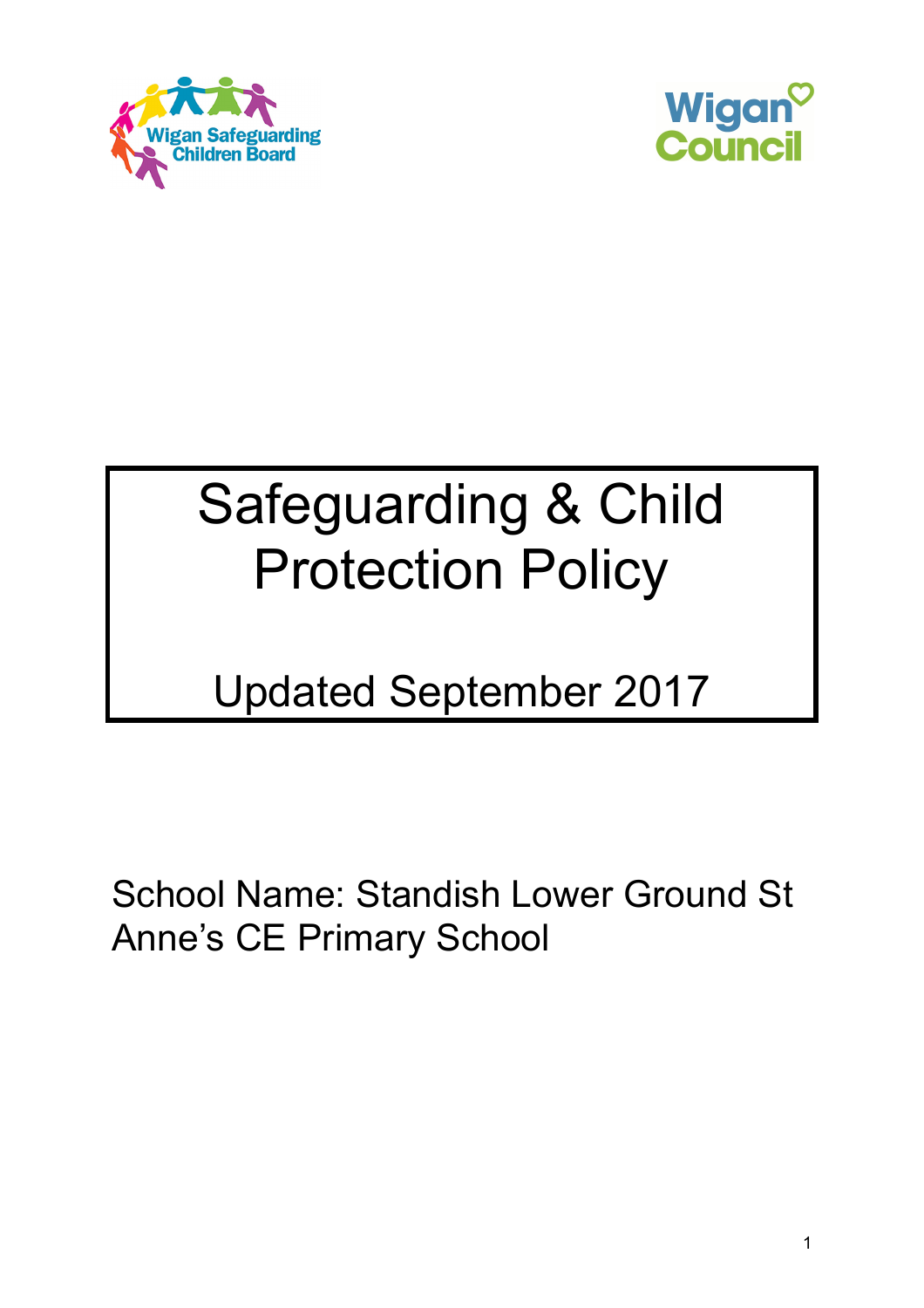## **School details**

| <b>Governors' Committee Responsible:</b> | <b>Safeguarding Committee</b> |
|------------------------------------------|-------------------------------|
| <b>Governor Lead:</b>                    | Mrs A Cunningham              |
| <b>Nominated Lead Member of Staff:</b>   | Miss L France                 |
| Mrs J Lawless and Miss L Moran           |                               |
| <b>Status &amp; Review Cycle:</b>        | Statutory<br>Annual           |
| <b>Next Review Date:</b>                 | September 2018                |
|                                          |                               |

## **1. Introduction**

- *1.* This policy has been developed in accordance with the principles established by the Children Acts 1989 and 2004; the Education Act 2002, and in line with [government publications: 'Working Together to Safeguard Children' 2013 https://](https://www.gov.uk/government/uploads/system/uploads/attachment_data/file/419595/Working_Together_to_Safeguard_Children.pdf) [www.gov.uk/government/uploads/system/uploads/attachment\\_data/file/419595/](https://www.gov.uk/government/uploads/system/uploads/attachment_data/file/419595/Working_Together_to_Safeguard_Children.pdf) Working Together to Safeguard Children.pdf, Revised Safeguarding Statutory Guidance 2 'Framework for the Assessment of Children in Need and their Families' 2000, 'What to do if You are Worried a Child is Being Abused' 2003. The guidance reflects, 'Keeping Children Safe in Education' 2016: [https://www.gov.uk/government/](https://www.gov.uk/government/uploads/system/uploads/attachment_data/file/550511/Keeping_children_safe_in_education.pdf) [uploads/system/uploads/attachment\\_data/file/550511/](https://www.gov.uk/government/uploads/system/uploads/attachment_data/file/550511/Keeping_children_safe_in_education.pdf) [Keeping\\_children\\_safe\\_in\\_education.pdf](https://www.gov.uk/government/uploads/system/uploads/attachment_data/file/550511/Keeping_children_safe_in_education.pdf)
- 1.2 This policy should also be read in conjunction with Wigan Council's Threshold of Need Document/Procedure and Wigan Council's Escalation Policy, in addition to the Greater Manchester policies for 'Working with adults and children/young people vulnerable to messages of violent extremism' and 'Child Sexual Exploitation'. All appropriate policies can be found here:<https://www.wigan.gov.uk/WSCB/index.aspx>
- 3. The Governing body takes seriously its responsibility under section 175 of the Education Act 2002 to safeguard and promote the welfare of children; and to work together with other agencies to ensure adequate arrangements within our school to identify, assess, and support those children who are suffering harm.
- 4. We recognise that safeguarding is everybody's responsibility as and that the best Interests of the child are paramount, as set out in legislation. EVERYONE who comes into contact with children and their families and carers has a role to play in safeguarding children. In order to fulfil this responsibility effectively, all professionals will make sure that their approach is child centred. This means that they will consider at all times what is in the best interest of the child.
- 5. ALL staff believe that our school should provide a caring, positive safe and stimulating environment; that promotes the social, physical and moral development of the individual child, promoting healthy development. Children are best protected when professionals are clear about what is required of them individually, and how they need to work together.
- 6. We are committed to ensuring that children and families receive the right help at the right time. EVERYONE who comes into contact with them has a role to play in identifying concerns, sharing information and taking prompt action. Further details on information sharing can be found here: <https://www.gov.uk/government/publications/safeguarding-practitioners-information-sharing-advice> and here in Chapter one: [https://www.gov.uk/government/publications/working-together-to- safeguard-children--2](https://www.gov.uk/government/publications/working-together-to-%20%20%20%20safeguard-children--2)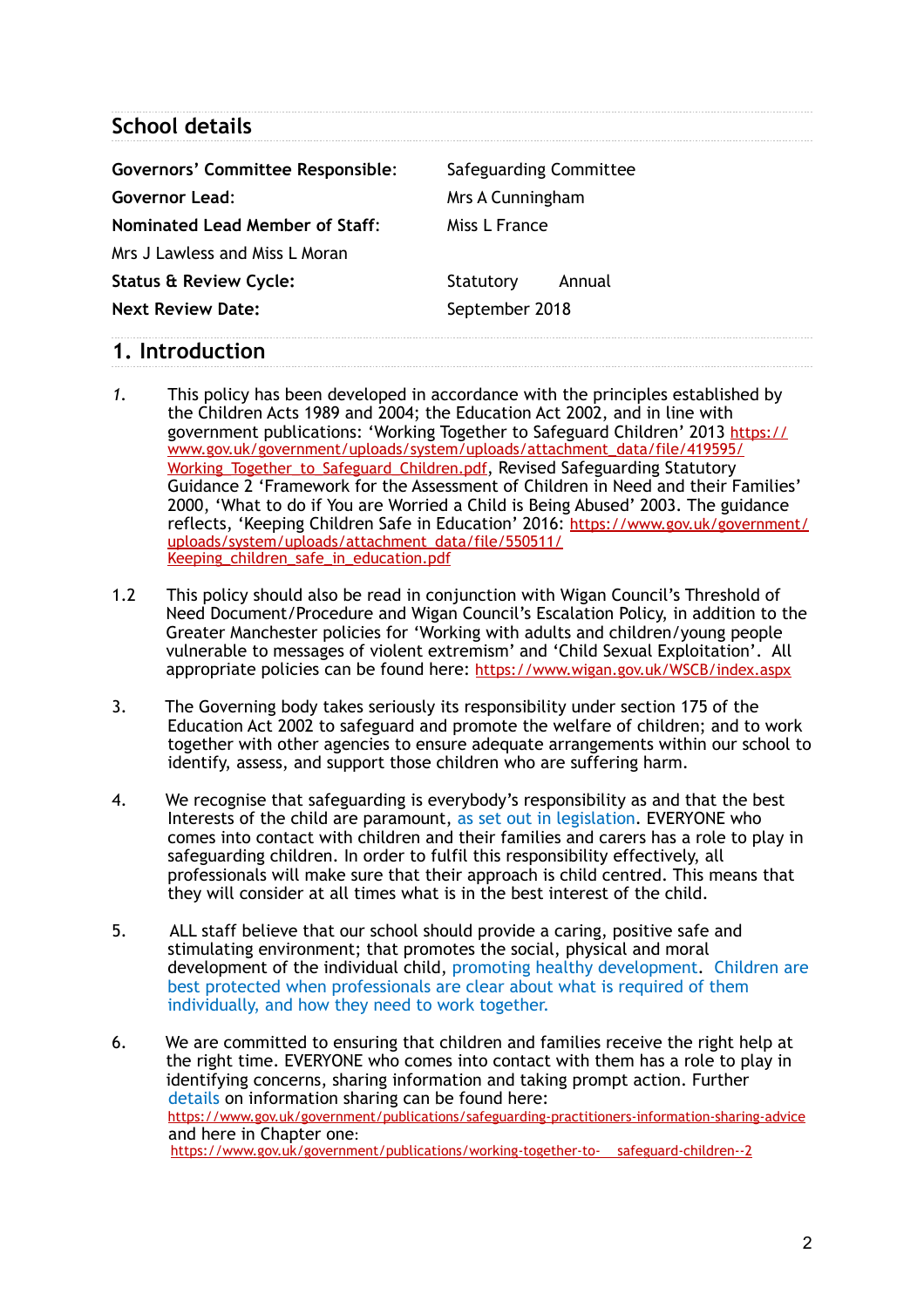#### **7. The aims of this policy are:**

- 7.1. To support the child's development in ways that will foster security, confidence and independence.
- 7.2. To provide an environment in which children and young people feel safe, secure, valued, respected, confident, and aspirational and know how to approach adults if they are in difficulties, believing they will be effectively listened to.
- 7.3. Ensuring an asset and strength based approach to work with children, young people and their families, building on strengths.
- 7.4. To raise the awareness of all teaching and non-teaching staff of the need to safeguard children and of their responsibilities in identifying and reporting possible cases of abuse (Reference Appendices 1 and 2)
- 7.5. To provide a systematic means of providing help and support to children known or thought to be at risk of harm, and ensure that we, the school, contribute to assessments of need and support packages for those children. All Staff need to be aware that children with additional needs i.e. SENDs (Special educational needs & disabilities), CLA (Children looked after) or EAL (English as an additional language) may face additional challenges and vulnerabilities e.g. communication barriers and difficulty overcoming them may lead to abuse and bullying.
- 7.6. Wigan Council is committed to ensuring that the appropriate support is in place for CLA and has an appointed designated teacher who will liaise with the Social Worker and Virtual School Head to jointly address the needs of these children.
- 7.7. To emphasise the need for good levels of communication between all members of staff and partner agencies
- 7.8. To develop a structured procedure within the school; which will be followed by all members of the school community in cases of suspected abuse. Safeguards will include measures to respond to all children at risk of CME (Children Missing Education). Schools to follow the guidance provided by the local authority and government to prevent the risks of children going missing in education: [https://](https://www.gov.uk/government/uploads/system/uploads/attachment_data/file/550416/Children_Missing_Education_-_statutory_guidance.pdf) [www.gov.uk/government/uploads/system/uploads/attachment\\_data/file/550416/](https://www.gov.uk/government/uploads/system/uploads/attachment_data/file/550416/Children_Missing_Education_-_statutory_guidance.pdf) [Children\\_Missing\\_Education\\_-\\_statutory\\_guidance.pdf](https://www.gov.uk/government/uploads/system/uploads/attachment_data/file/550416/Children_Missing_Education_-_statutory_guidance.pdf)
- 7.9. To develop and promote effective working relationships with other agencies, especially the Police, Health and Social Care.
- <span id="page-2-1"></span>7.10. To ensure that all staff working within our school who have substantial access to children have been checked as to their suitability, including verification of their identity, qualifications, and a satisfactory DBS check (according to guidance)<sup>[1](#page-2-0)</sup>, and a central record is kept for audit.
	- 7.11.The policy is underpinned by The Deal; an informal agreement between the council and the community to create a better borough, developing a new relationship between public services and communities working to develop a Confident Place with Confident People.
	- 7.12.Under the principles of The Deal adopting an asset based approach which focusses on the strengths of individuals, families and communities.

<span id="page-2-0"></span><sup>&</sup>lt;sup>[1](#page-2-1)</sup> Guidance regarding DBS checks recently updated by the Protection of Freedoms Act 2012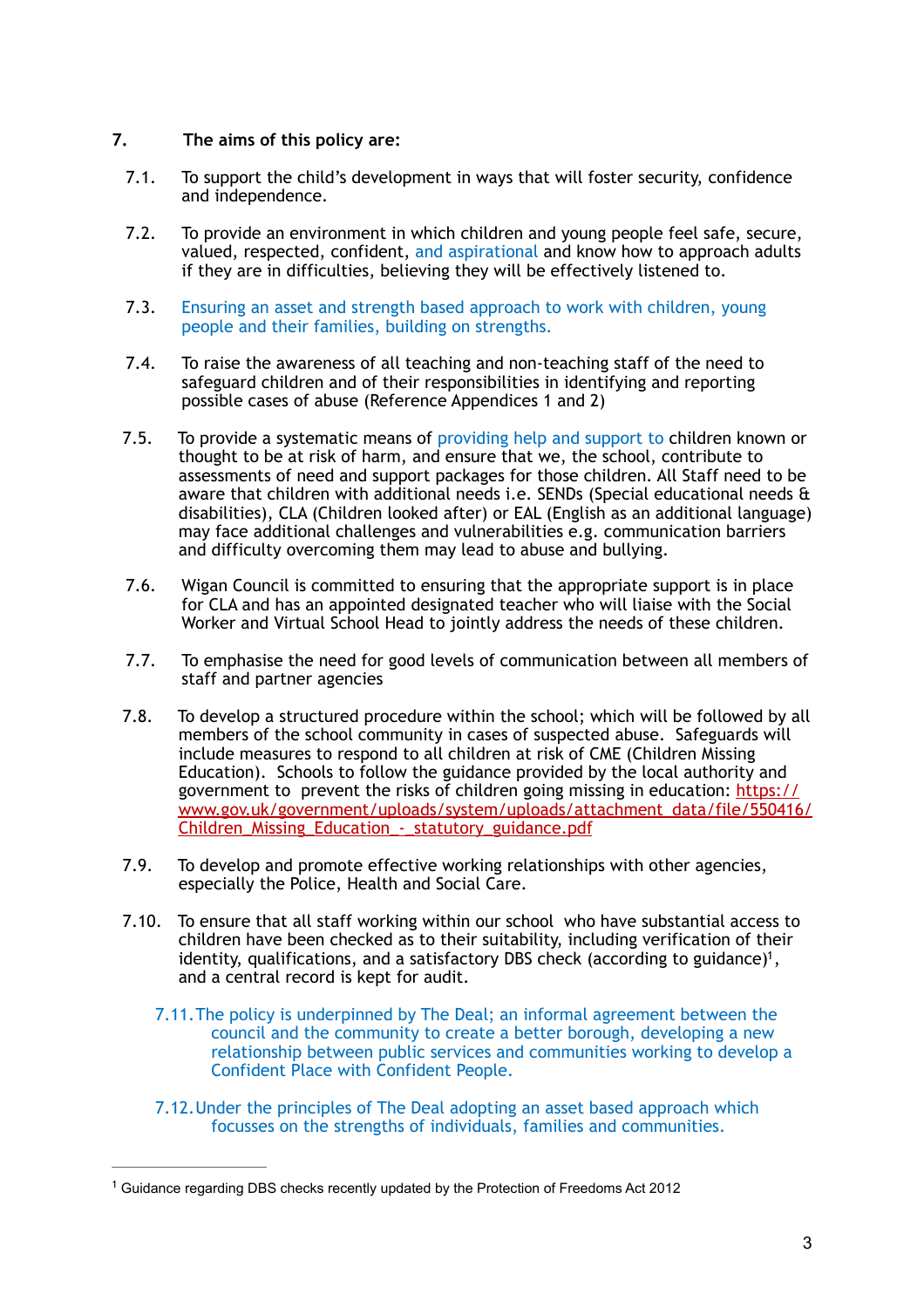- 7.13.To build on integrated services and an evidenced based understanding or risk and impact to ensure that the right help and support is available at the right time.
- 7.14.This includes 'Schools in Action', an initiative involving a range of council services working in partnership to offer a variety of modules which can be delivered across schools in the Wigan Borough. https://www.wigan.gov.uk/ Council/The-Deal/Schools-in-Action/Deal-Schools-in-Action.aspx

## **2. Safe School, Safe Staff**

- 2.1 We will ensure that:
	- 1. All members of the governing body understand and fulfil their responsibilities, namely to ensure that:
		- there is a Safeguarding & Child Protection policy together with a staff behaviour (code of conduct) policy
		- the school operates safer recruitment procedures by ensuring that there is at least one person on every recruitment panel that has completed Safer Recruitment training
		- the school has procedures for dealing with allegations of abuse against staff and volunteers and to make a referral to the DBS if a person in regulated activity has been dismissed or removed due to safeguarding concerns, or would have had they not resigned.
		- a senior leader has Designated safeguarding lead (DSL) responsibility and a Deputy with the same level of training and knowledge (May be more than one)
		- the Senior lead DSL will have lead responsibility for matters relating to safeguarding and child protection, this will be supported by and not delegated to the deputies. This person or deputy must be available during term time to discuss any safeguarding concerns.
		- on appointment, the DSLs & Deputies undertake interagency training and also undertake DSL course every 2 years and will be given the opportunity and support to attend relevant networking meetings and local safeguarding briefings as appropriate in addition to time to read and digest policy and practice change in this area.
		- all other staff have Safeguarding training updated as appropriate
		- any weaknesses in Child Protection are remedied immediately
		- a member of the Governing Body, usually the Chair, is nominated to liaise with the LA on Child Protection issues and in the event of an allegation of abuse made against the Headteacher
		- information is shared appropriately and in a timely way to prevent delay in support and identification of risk
		- Safeguarding & Child Protection policies and procedures are reviewed annually and that the Safeguarding & Child Protection policy is available on the school website or by other means
		- the Governing Body considers how children may be taught about safeguarding. This may be part of a broad and balanced curriculum covering relevant issues through personal social health and economic education (PSHE) and/or for maintained schools through sex and relationship education (SRE).
		- that enhanced DBS checks are in place for Chairs of Governors of independent, academy, non-maintained special schools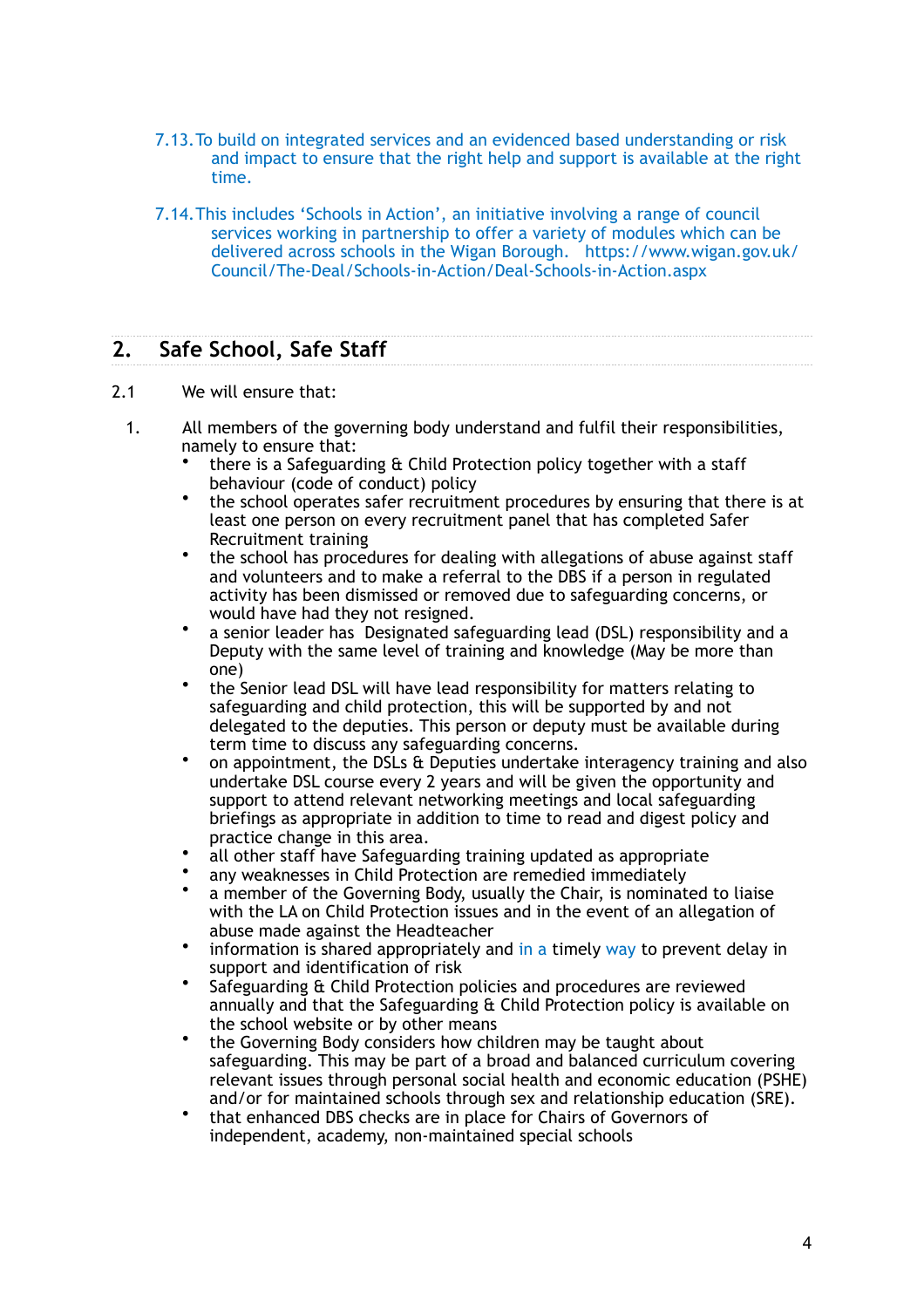- Governing bodies will put in place appropriate safeguarding responses to children who go missing in education, particularly on repeat occasions, to help identify the risk of abuse and neglect
- 2. The Lead DSL, Miss L France, is a member of the Senior Leadership Team. The Deputy Designated safeguarding leads are Mrs J Lawless and Miss L Moran. These Officers have undertaken the relevant training, and, upon appointment will undertake 'DSL new to role' training followed by biannual updates.
- 3. The DSL's who are involved in recruitment and at least one member of the governing body will also complete safer recruitment training to be renewed every 3 years.
- 4. ALL members of staff and volunteers are provided with child protection awareness information at induction, including in their arrival pack, the school safeguarding statement so that they know who to discuss a concern with.
- 5. ALL members of staff are trained in and receive regular updates in safeguarding and e-safety and reporting concerns.
- 6. ALL staff and governors, have child protection awareness training, updated by the DSL as appropriate, to maintain their understanding of the signs and indicators of abuse. In addition ALL staff and governors will receive at least annual updates via email, bulletins and staff / governors meetings.
- 7. All members of staff, volunteers, and governors know how to respond to a pupil who discloses abuse through delivery of the Awareness Raising pack, regular training and updates.
- 8. All parents/carers are made aware of the responsibilities of staff members with regard to child protection procedures through publication of the school's Safeguarding & Child Protection Policy, and reference to it in our Parents' Handbook.
- 9. All staff need to be aware of the early help process and understand their role in taking timely action if they are worried about a child, who may need additional help and support to ensure that their needs are appropriately met at all levels of the Threshold of Need.
- 10. Our lettings policy will seek to ensure the suitability of adults working with children on school sites at any time.
- 11. Community users organising activities for children are aware of the school's child protection guidelines and procedures.
- <span id="page-4-3"></span><span id="page-4-2"></span>12. We will ensure that child protection type concerns or allegations against adults working in the school are referred to the  $LADO<sup>2</sup>$  $LADO<sup>2</sup>$  $LADO<sup>2</sup>$  $LADO<sup>2</sup>$  $LADO<sup>2</sup>$  for advice, and that any member of staff found not suitable to work with children will be notified to the Disclosure andBarring Service (DBS)<sup>[3](#page-4-1)</sup> for consideration for barring, following resignation, dismissal, or when we cease to use their service as a result of a substantiated allegation, in the case of a volunteer.
- 2. Our procedures will be regularly reviewed and up-dated.

<span id="page-4-0"></span><sup>&</sup>lt;sup>[2](#page-4-2)</sup> LADO Local Authority Designated Officer for allegations against staff. AEO Area Education Officer

<span id="page-4-1"></span> $3$  Contact the LADO for guidance in any case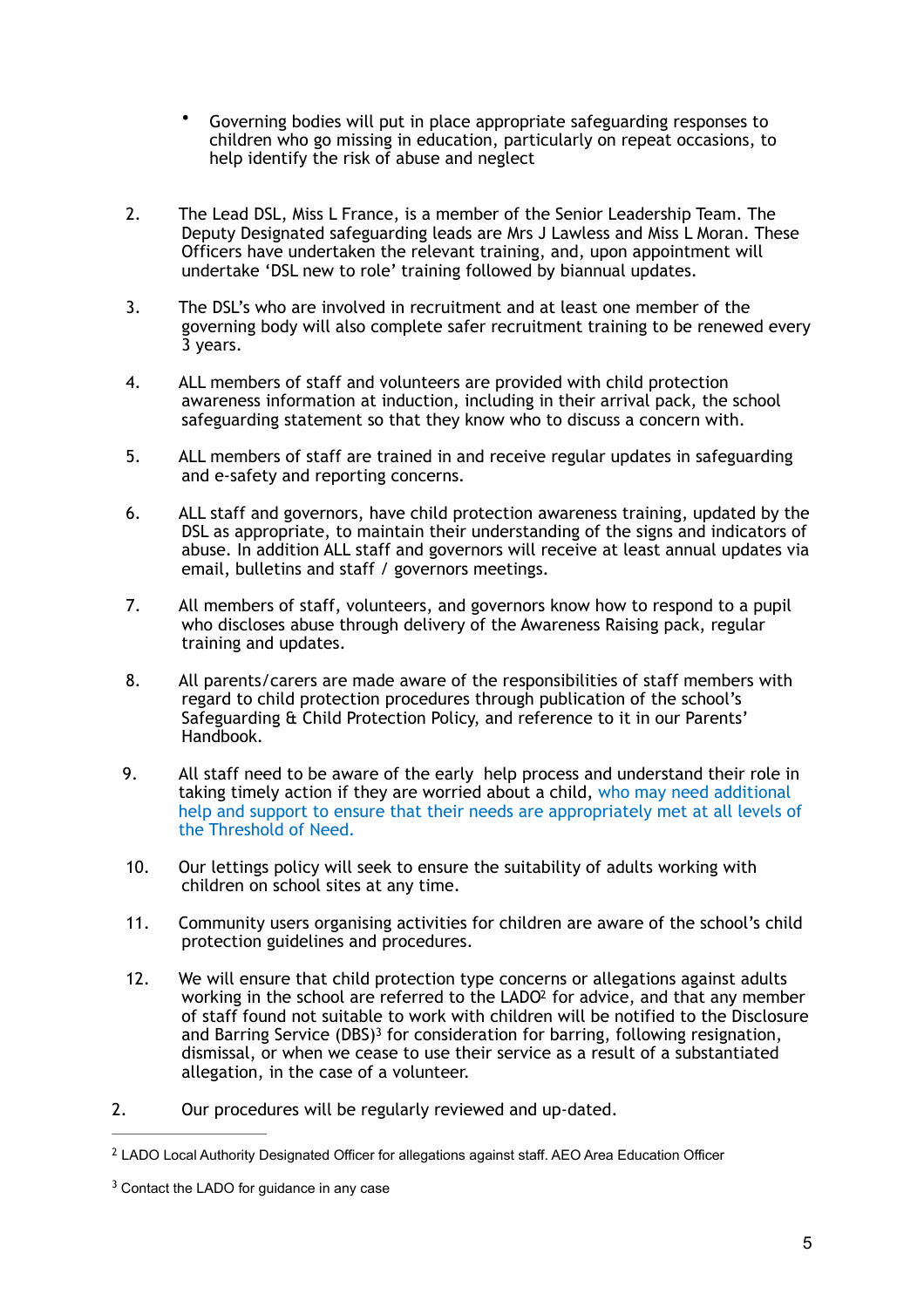- 3. All appointments will be subject to a Teachers Prohibition Orders Check in addition to a DBS check.
- 4. The name of the designated members of staff for Child Protection, the Lead Designated safeguarding lead and Deputies, will be clearly visibly in the school, with a statement explaining the school's role in referring and monitoring cases of suspected abuse.
- 5. All Staff will read and sign to confirm they have understood Part 1 of 'Keeping<br>Children Safe in Education 2016: https://www.gov.uk/government/uploads/ https://www.gov.uk/government/uploads/ [system/uploads/attachment\\_data/file/550499/](https://www.gov.uk/government/uploads/system/uploads/attachment_data/file/550499/Keeping_children_safe_in_education_Part_1.pdf) Keeping children safe in education Part 1.pdf New members of staff will be given a copy of our safeguarding statement, and safeguarding & child protection policy, with the DSLs' names clearly displayed, as part of their induction into the school in addition to the above.
- 6. The policy is available publicly either on the school website or by other means. Parents/carers are made aware of this policy and their entitlement to have a copy of it via the school handbook/newsletter/website.

## **3. Responsibilities**

- 1. The designated DSLs are responsible for:
	- 1.1. Referring a child if there are concerns about possible abuse, to the *Local Authority*, and acting as a focal point for staff to discuss concerns. Referrals should be made in writing using a professional referral form, following a telephone call to the Children's Duty Service.
	- 1.2. Keeping written records of concerns about a child even if there is no need to make an immediate referral.
	- 1.3. Ensuring that all such records are kept confidentially and securely and are separate from pupil records, until the child's 25<sup>th</sup> birthday, and are copied on to the child's next school or college.
	- 1.4. Ensure that a record is kept and witnessed of the disposal of individual's records.
	- 1.5. Children Looked After records must be retained for 99 years.
	- 1.6. Ensuring that an indication of the existence of the additional file in 3.1.3 above is marked on the pupil records.
	- 1.7. Liaising with other agencies and professionals and sharing information appropriately and without delay.
	- 1.8. Ensuring that either they or the staff member attend case conferences, core groups, or other multi-agency planning meetings, contribute to assessments, and provide a report which has been shared with the parents.
	- 1.9. Ensuring that any pupil currently with a child protection plan who is absent in the educational setting without explanation for two days is referred to their key worker's Social Care Team.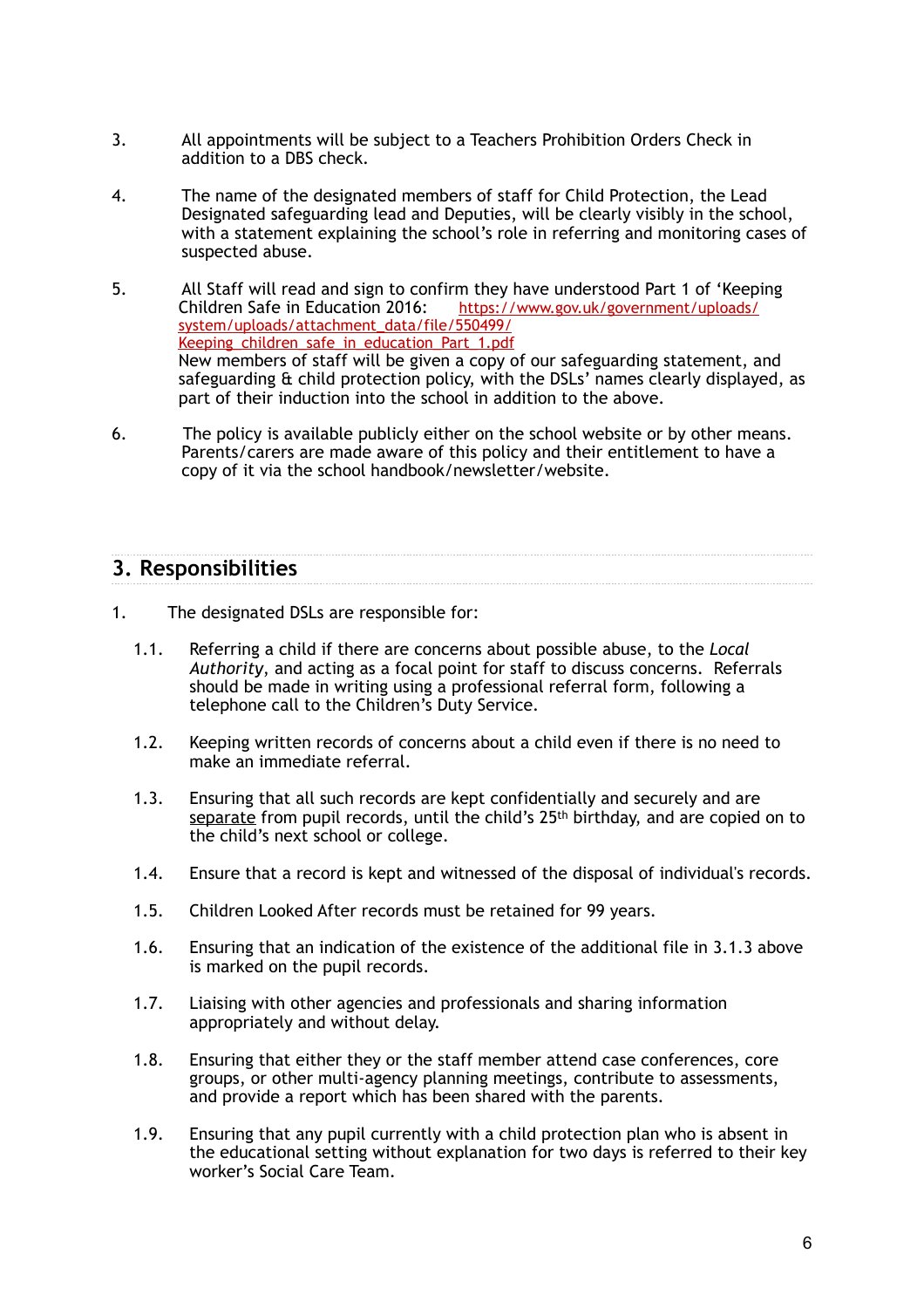- 1.10. Organising child protection induction, and update training every 3 years, for all school staff.
- 1.11. Providing, with the Headteacher, an annual report for the governing body, detailing any changes to the policy and procedures; training undertaken by the DSL, and by all staff and governors; number and type of incidents/cases, and number of children on the child protection register (anonomised)

## **4. Supporting Children**

- 1. We recognise that a child who is abused or witnesses violence may feel helpless and humiliated, may blame themselves, and find it difficult to develop and maintain a sense of self worth.
- 2. We recognise that the school may provide the only stability in the lives of children who have been abused or who are at risk of harm.
- 3. We accept that research shows that the behaviour of a child in these circumstances may range from that which is perceived to be normal to aggressive or withdrawn.
- 4. We recognise that children are capable of abusing their peers and will ensure that procedures are in place to minimise this, and so that those children or another peer feel confident to report this in the knowledge that it will be appropriately investigated and responded to. This abuse is taken as seriously as all other forms of abuse and will not be tolerated in our school/setting/ establishment. Victims will be offered appropriate support in all cases.
- 5. Children and Young Peoples wishes and feelings are paramount to any service intervention and their voice should be recognised and listened to. Within Working Together the expressed wishes of young people were identified.

Children have said what they need:

- Vigilance; to have adults notice when things are troubling them
- Understanding and action; to understand what is happening, to be heard and understood; and to have that understanding acted upon
- Stability; to be able to develop and on-going stable relationship of trust with those helping them
- Respect; to be treated with the expectation that they are competent rather than not
- Information and engagement; to be informed and involved in procedures, decisions, concerns and plans
- Explanation; to be informed of the outcome of assessments and decisions reasons why their views have not met with a positive response
- Support; to be provided with support in their own right as well as a member of their family
- Advocacy; to be provided with advocacy to assist them in putting forward their views.
- 6. Our school will support all children by:
	- 1. Encouraging self-esteem and self-assertiveness, through the curriculum as well as our relationships, whilst not condoning aggression or bullying.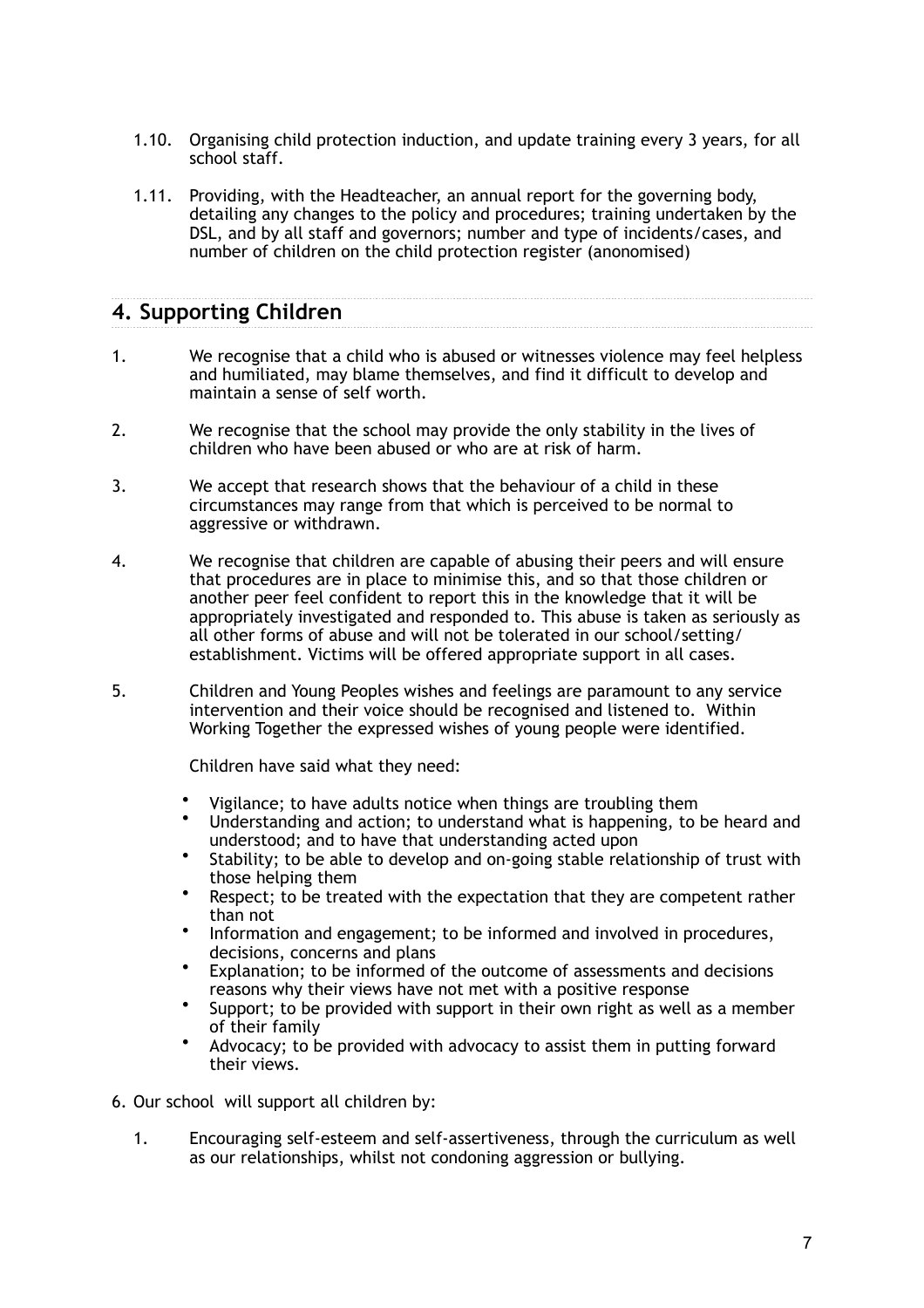- 2. Promoting a caring, safe and positive environment within the school.
- 3. Liaising and working together with all other support services and those agencies involved in the safeguarding of children.
- <span id="page-7-2"></span>4. The School will consider [t](#page-7-0)he need for an Early help Assessment<sup>[4](#page-7-0)</sup> (EHA) when it is identified that there are low level concerns or emerging needs. This process provides a way of recording support and interventions that have been provided by the school to the child/young person and also supports a referral for additional support that may be needed from more targeted services where a single agency has been unable to meet that need. An EHA can be arranged to ensure that a multi-agency action plan can be developed. It is important that the child and parent's voice are captured as part of this assessment and that they take ownership of the plan. This plan should be regularly reviewed normally up to 4 to 6 weeks until outcomes are achieved.
- 5. If at any point during the EHA process risk increases and the school becomes concerned that the child is or is likely to suffer significant harm then a referral will be made to Children's Social Care.
- 6. Notifying Social Care as soon as there is a significant concern.
- 7. Providing continuing support to a child about whom there have been concerns who leaves the school, by ensuring that appropriate information is copied under confidential cover to the child's new setting and ensuring the school medical records are forwarded as a matter of priority.
- 8. Dealing with incidents sensitively and appropriately and promptly.
- 9. Ensuring that in school incidents of peer on peer abuse including sexting, inappropriate touching and bullying are promptly and appropriately dealt with and supported.

## **5. Confidentiality**

- 1. We recognise that all matters relating to child protection are confidential.
- <span id="page-7-3"></span>2. The Headteacher or DSLs will disclose any information about a child to other members of staff on a need to know basis only.<sup>[5](#page-7-1)</sup>
- 3. All staff must be aware that they have a professional responsibility to share information with other agencies in order to safeguard children.
- 4. All staff must be aware that they cannot promise a child to keep secrets which might compromise the child's safety or wellbeing.

<span id="page-7-0"></span>The Early Help Assessment is Wigan's response to the statutory duty to cooperate (Children Act [4](#page-7-2) 2004) and it replaces the CAF process.

<span id="page-7-1"></span><sup>&</sup>lt;sup>[5](#page-7-3)</sup> Guidance about sharing information, can be found in the DfE booklet 'Information sharing guidance for practitioners and managers' DCSF-00807-2008 (archived)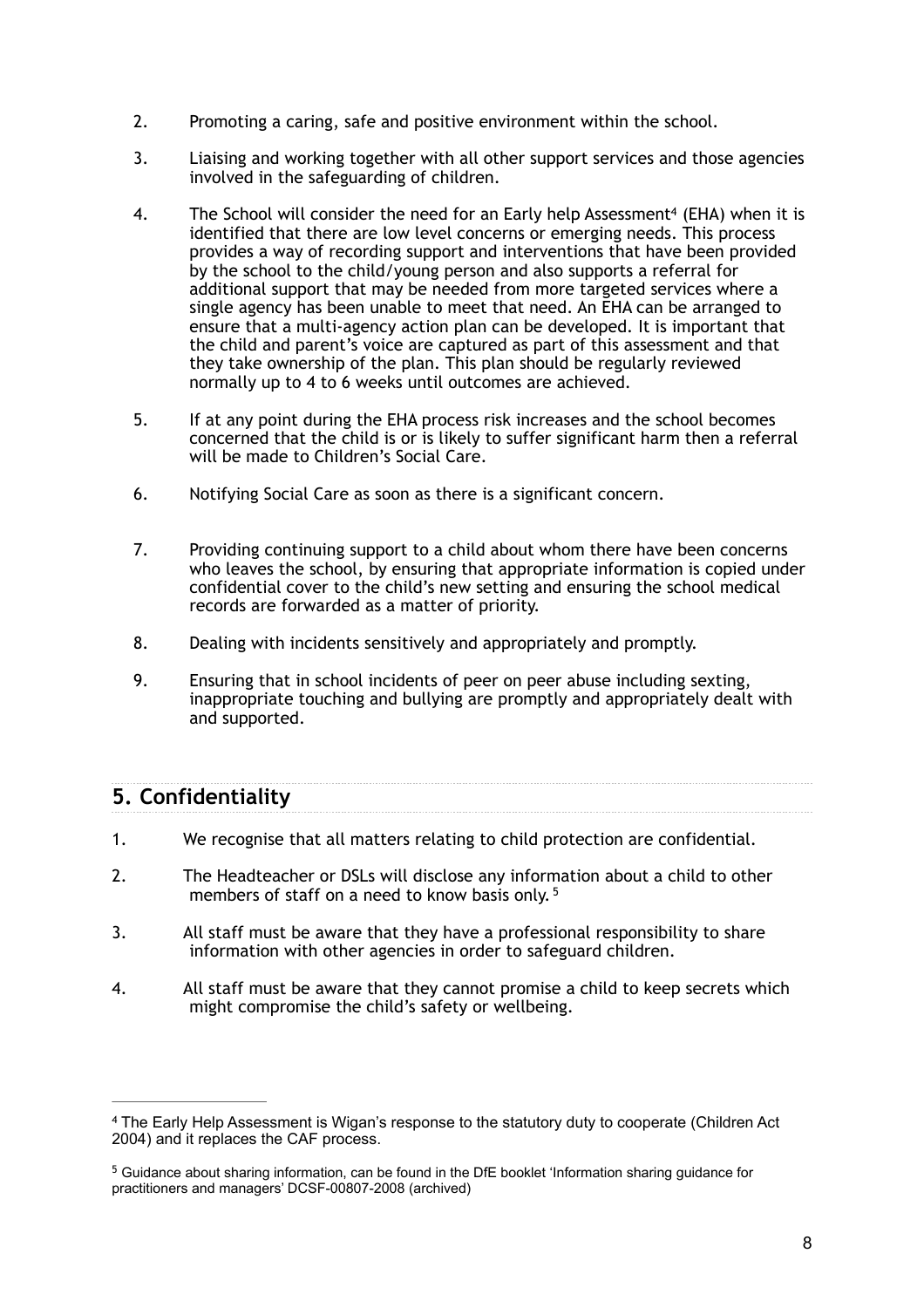5. We will always undertake to share our intention to refer a child to Social Care with their parents /carers unless to do so could put the child at greater risk of harm, or impede a criminal investigation.

## **6. Supporting Staff**

- 6. We recognise that staff working in the school who have become involved with a child who has suffered harm, or appears to be likely to suffer harm may find the situation stressful and upsetting.
- 7. We will support such staff by providing an opportunity to talk through their anxieties with the DSLs and to seek further support as appropriate.

## **7. Allegations against staff**

- 8. All school staff should take care not to place themselves in a vulnerable position with a child. It is always advisable for interviews or work with individual children or parents to be conducted in view of other adults.
- 9. All Staff should be aware of Guidance on Behaviour Issues, and the school's own Behaviour Management policy.
- <span id="page-8-2"></span>10. Guidance about conduct and safe practice, including safe use of mobile phones by staff and volunteers will be given at induction<sup>6</sup>
- 11. We understand that a pupil may make an allegation against a member of staff.
- <span id="page-8-3"></span>12. If such an allegation is made, or information is received which suggests that a person may be unsuitable to work with children, the member of staff receiving the allegation or aware of the information, will immediately inform the Headteacher<sup>[7](#page-8-1)</sup>.
	- **13.**The Headteacher on all such occasions will discuss the content of the allegation with the Local Authority Designated Officer (LADO). https://www.wigan.gov.uk/ WSCB/Professionals/LADO.aspx
- 14. If the allegation made to a member of staff concerns the Headteacher, the person receiving the allegation will immediately inform the Chair of Governors who will consult as in 7.6 above, without notifying the Headteacher first.
- 15. The school will follow Wigan Council's procedures for managing allegations against staff. Under no circumstances will we send a child home, pending such an investigation, unless this advice is given exceptionally, as a result of a consultation with the LADO.
- 16. Suspension of the member of staff, excluding the Headteacher, against whom an allegation has been made, needs careful consideration, and the Headteacher will seek the advice of the LADO and Personnel Consultant in making this decision.
- 17. In the event of an allegation against the Headteacher, the decision to suspend will be made by the Chair of Governors with advice as in 7.8 above.

<span id="page-8-0"></span><sup>&</sup>lt;sup>[6](#page-8-2)</sup> Refer to "Guidance for Safe Working Practice for the Protection of Children and Staff in Education Settings" available on the DfE website

<span id="page-8-1"></span> $<sup>7</sup>$  $<sup>7</sup>$  $<sup>7</sup>$  or Chair of Governors in the event of an allegation against the Headteacher</sup>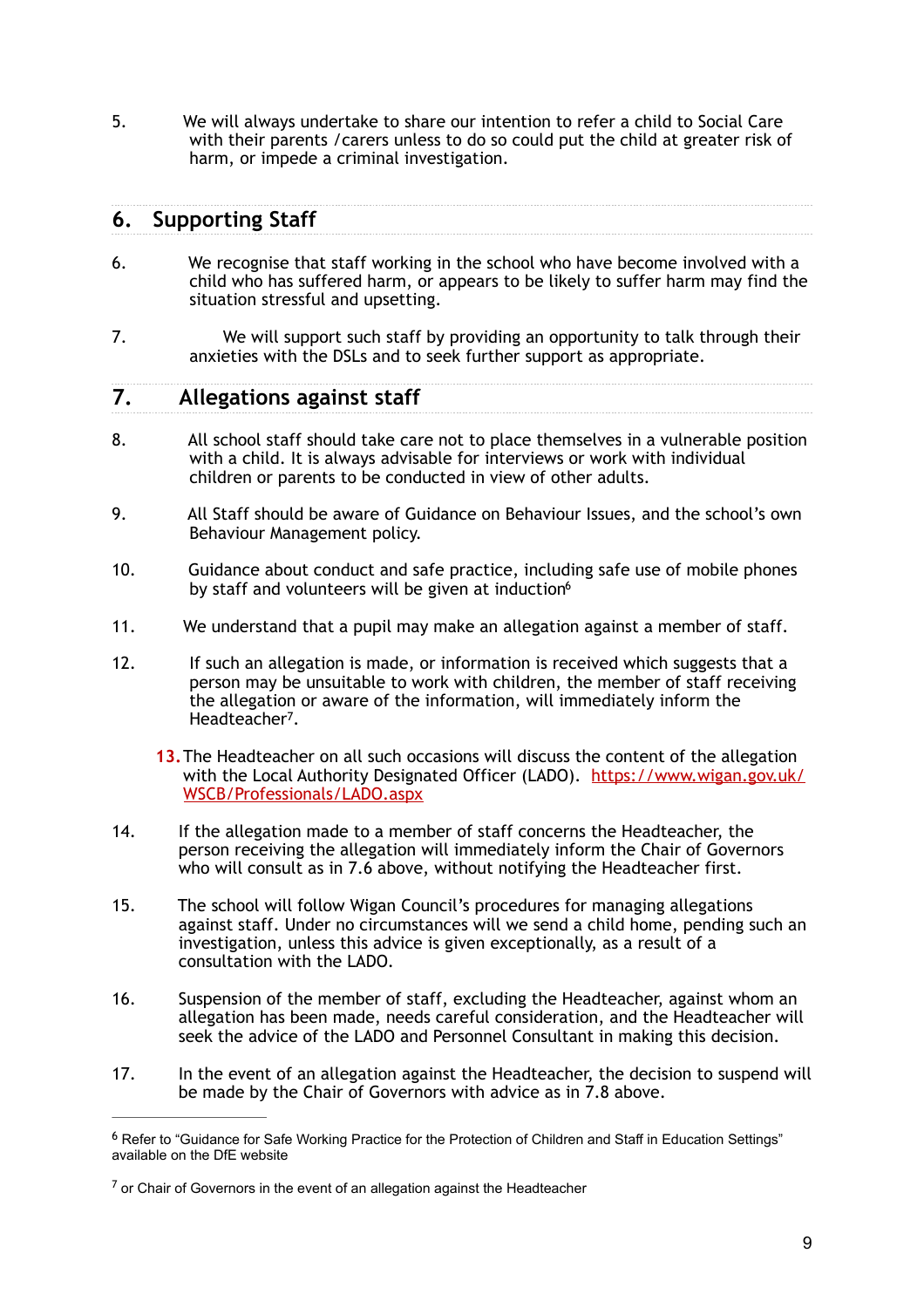7.11 We have a procedure for managing the suspension of a contract for a community user in the event of an allegation arising in that context.

### **8. Whistle-blowing**

- 18. We recognise that children cannot be expected to raise concerns in an environment where staff fail to do so.
- 19. All staff should be aware of their duty to raise concerns, where they exist, about the management of child protection, which may include the attitude or actions of colleagues. If it becomes necessary to consult outside the school, they should speak in the first instance, to the Area Education Officer/LADO following the Whistleblowing Policy.
- 20. Whistle-blowing regarding the Headteacher should be made to the Chair of the Governing Body whose contact details are readily available to staff (as pertinent to setting).
- 21. Where a member of staff feels unable to raise an issue with their employer or feels that their genuine concerns are not being addressed, other whistle blowing channels may be open to them. General guidance can be found at : <https://www.gov.uk/whistleblowing/what-is-a-whistleblower> [also: https://www.nspcc.org.uk/fighting-for-childhood/news-opinion/new](https://www.nspcc.org.uk/fighting-for-childhood/news-opinion/new-whistleblowing-advice-line-professionals/)[whistleblowing-advice-line-professionals/](https://www.nspcc.org.uk/fighting-for-childhood/news-opinion/new-whistleblowing-advice-line-professionals/)

## **9. Physical Intervention**

- 22. We acknowledge that staff must only ever use physical intervention as a last resort, when a child is endangering him/herself or others, and that at all times it must be the minimal force necessary to prevent injury to another person.
- 23. Such events should be recorded and signed by a witness.
- 24. Staff who are likely to need to use physical intervention will be appropriately trained in the *Team Teach* technique.
- 25. We understand that physical intervention of a nature which causes injury or distress to a child may be considered under child protection or disciplinary procedures.
- <span id="page-9-1"></span>26. We recognise that touch is appropriate in the context of working with children, and all staff have been given 'Safe Practice' guidance to ensure they are clear about their professional boundary.<sup>[8](#page-9-0)</sup>

## **10.Anti-Bullying**

**1.** Our school policy on anti-bullying is set out in a separate document and acknowledges that to allow or condone bullying may lead to consideration under child protection procedures. This includes all forms e.g. cyber, racist, homophobic and gender related bullying. We keep a record of known bullying incidents. All staff are aware that children with SEND and / or differences/perceived differences are

<span id="page-9-0"></span><sup>&</sup>lt;sup>[8](#page-9-1)</sup> 'Guidance on Safer Working Practices is available on the DfE website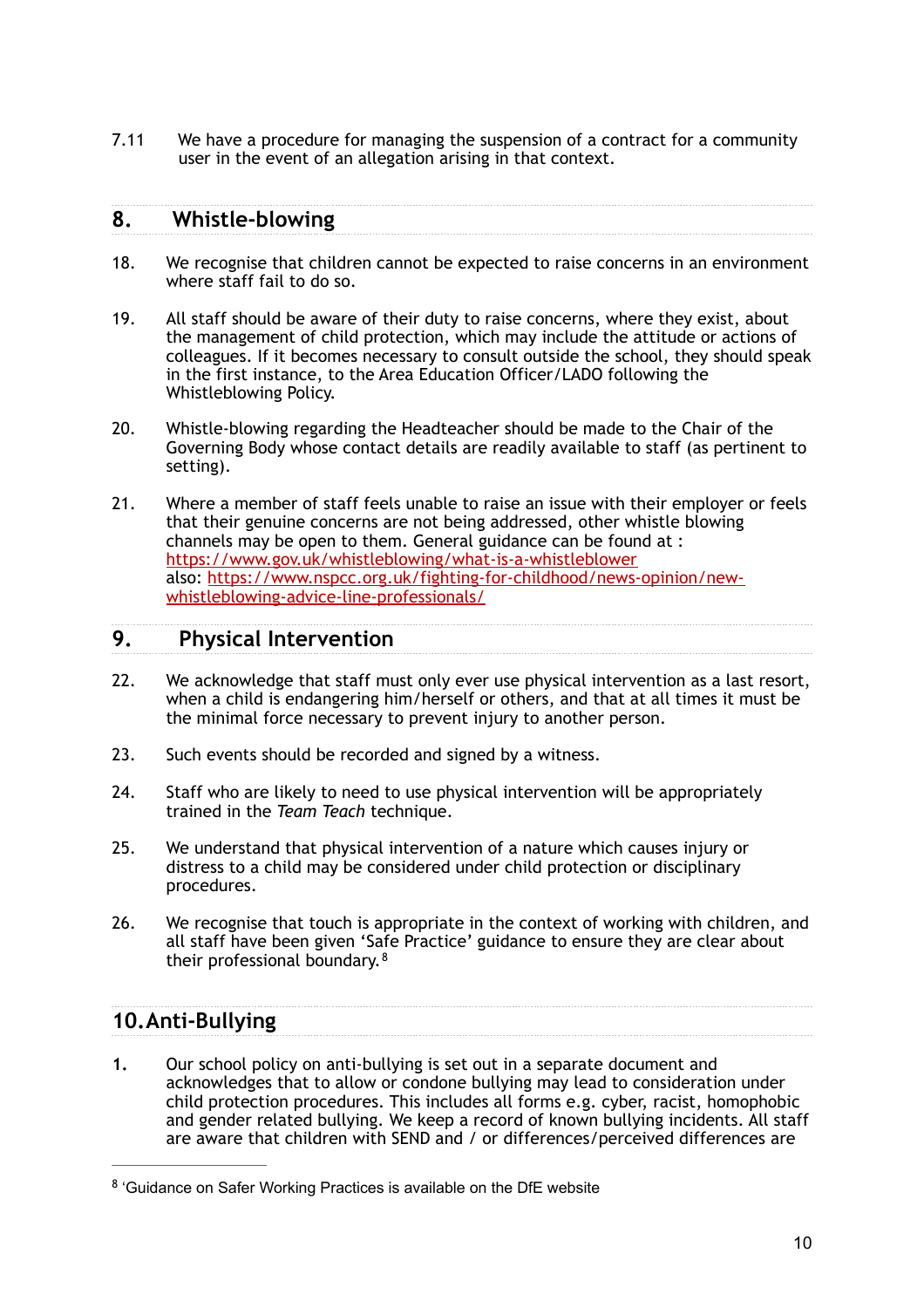more susceptible to being bullied / victims of child abuse. We keep a record of bullying incidents.

## **11.Racist Incidents**

2. Our policy on racist incidents is set out separately, and acknowledges that repeated racist incidents or a single serious incident may lead to consideration under child protection procedures. We will keep a record of racist incidents.

## **12.Prevention**

- 12.1 We recognise that the school plays a significant part in the prevention of harm to our children by providing children with good lines of communication with trusted adults, supportive friends and an ethos of protection.
- 2. The school community will therefore:
- 2.1. Work to establish and maintain an ethos where children feel secure and are encouraged to talk and are always listened to.
- 2.2. Include regular consultation with children e.g. through safety questionnaires, participation in anti-bullying week, asking children to report whether they have had happy/sad lunchtimes/playtimes.
- 2.3. Ensure that all children know there is an adult in the school whom they can approach if they are worried or in difficulty.
- 2.4. Include safeguarding across the curriculum, including PSHE, opportunities which equip children with the skills they need to stay safe from harm and to know to whom they should turn for help. In particular this will include anti-bullying work, e-safety, road safety, pedestrian and cycle training. Also focused work in Year 6 to prepare for transition to Secondary school and more personal safety/ independent travel.
- 2.5. We will ensure that appropriate ICT filters and monitoring are in place to ensure safety online. The school will ensure that online safety is included in the curriculum.

## **13.Health & Safety**

3. Our Health & Safety policy, set out in a separate document, reflects the consideration we give to the protection of our children both physically within the school environment, and for example in relation to internet use, and when away from the school and when undertaking school trips and visits.

## **14.0 Social Media Policy**

14.1 The relevant e-safety policy reflects the consideration given to safe use of social media for staff. The school community will:

 Ensure all staff are aware of school guidance for their use of mobile technology and have discussed safeguarding issues around the use of mobile technologies and their associated risks.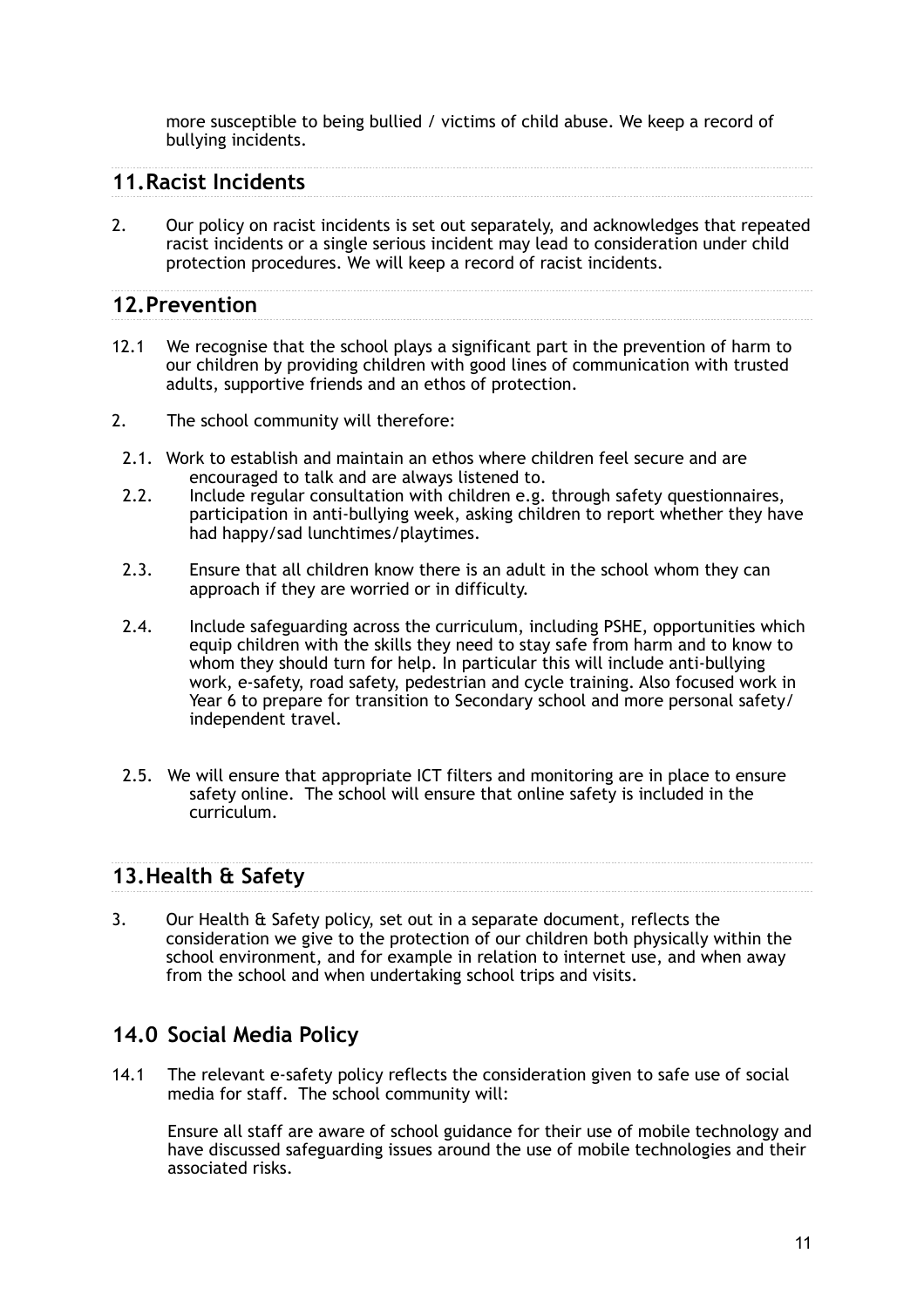## **14. 0 Safeguarding Children and Young People Vulnerable to Violent Extremism (PREVENT DUTY)**

- 1. "Protecting children from the risk of radicalisation should be seen as part of schools' wider safeguarding duties… Radicalisation refers to the process by which a person comes to support terrorism and forms of extremism…There is no single way of identifying an individual who is likely to be susceptible to an extremist ideology….As with managing other safeguarding risks, schools should be alert to changes in children's behaviour that could indicate that they are in need of protection.
- 2. School staff should use their professional judgement in identifying children who might be at risk of radicalisation and act proportionately. This may include making a referral to the Channel programme" (Keeping Children Safe in Education, Department for Education, July 2015) Full detail can be found here: **[https://](https://www.gov.uk/government/uploads/system/uploads/attachment_data/file/447595/KCSIE_July_2015.pdf) [www.gov.uk/government/uploads/system/uploads/attachment\\_data/file/447595/](https://www.gov.uk/government/uploads/system/uploads/attachment_data/file/447595/KCSIE_July_2015.pdf) [KCSIE\\_July\\_2015.pdf](https://www.gov.uk/government/uploads/system/uploads/attachment_data/file/447595/KCSIE_July_2015.pdf)**
- 3. Our school safeguarding policy therefore complies with the schools duty under Section 26 of the Counter Terrorism and Security Act 2015 in accordance with the Department of Education advice for schools specific guidance for schools: **[https://](https://www.gov.uk/government/uploads/system/uploads/attachment_data/file/439598/prevent-duty-departmental-advice-v6.pdf) [www.gov.uk/government/uploads/system/uploads/attachment\\_data/file/439598/](https://www.gov.uk/government/uploads/system/uploads/attachment_data/file/439598/prevent-duty-departmental-advice-v6.pdf) [prevent-duty-departmental-advice-v6.pdf](https://www.gov.uk/government/uploads/system/uploads/attachment_data/file/439598/prevent-duty-departmental-advice-v6.pdf)**
- 4. Our school safeguarding policy and actions are aligned to also reflect the processes described in the Greater Manchester Safeguarding Partnership Procedures: **[http://](http://greatermanchesterscb.proceduresonline.com/chapters/p_sg_vio_ext.html) [greatermanchesterscb.proceduresonline.com/chapters/p\\_sg\\_vio\\_ext.html](http://greatermanchesterscb.proceduresonline.com/chapters/p_sg_vio_ext.html)**
- 14.5 Our school governors, the Head Teacher/Principal and the Designated Safeguarding Lead will assess the level of risk within the school and put actions in place to reduce that risk. Risk assessment may include consideration of the school's Religious Education curriculum, SEND policy, assembly policy, e-safety policy, the use of school premises by external agencies, integration of children by gender and SEN, anti-bullying policy and other issues specific to the school's profile, community and philosophy. In addition, the school Prevent Action Plan template may be used to demonstrate how the organisation is fulfilling the prevent duty. This risk assessment will be reviewed as part of the annual s175 return that is monitored by the local authority and the local safeguarding children board.

## **15.0 Children at risk of sexual exploitation (CSE):**

- 15.1 Our school will ensure that the Designated Safeguarding Lead and other key staff are trained in spotting the possible signs of child sexual exploitation outlined in Appendix One (this is not an exhaustive or definitive list).
- 15.2 Our school safeguarding policy will align with the Greater Manchester Safeguarding Partnership Guidance on Child Sexual Exploitation [http://](http://greatermanchesterscb.proceduresonline.com/chapters/p_sg_ab_sexual_exploit.html%23preventing) [greatermanchesterscb.proceduresonline.com/chapters/](http://greatermanchesterscb.proceduresonline.com/chapters/p_sg_ab_sexual_exploit.html%23preventing) [p\\_sg\\_ab\\_sexual\\_exploit.html#preventing](http://greatermanchesterscb.proceduresonline.com/chapters/p_sg_ab_sexual_exploit.html%23preventing)
- 15.3 The referral pathway for children where concerns regarding Child Sexual Exploitation have been raised is via the Professional Referral Form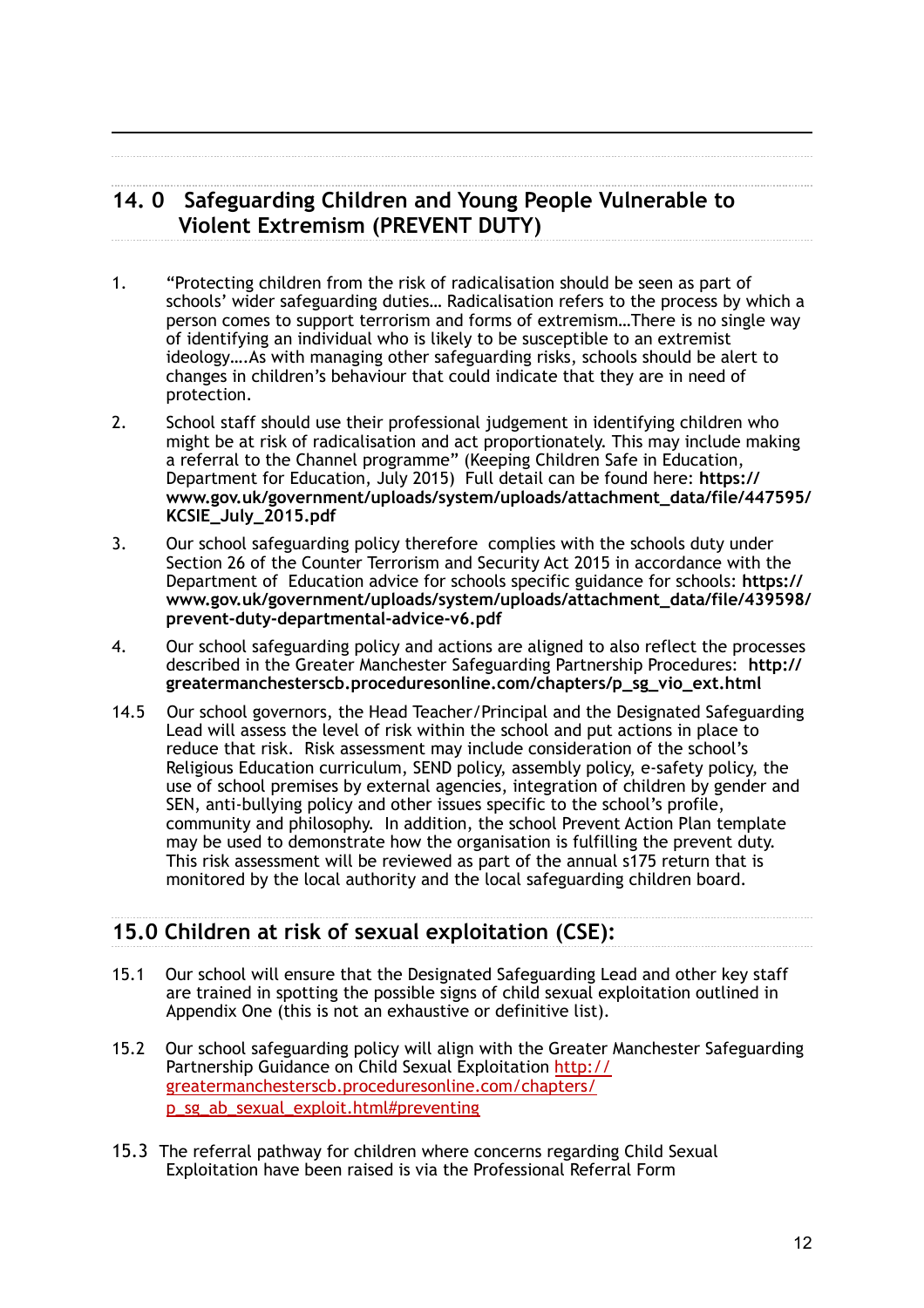## **16.0 Female Genital Mutilation :**

- 16.1 With effect from 3 May 2015, the Female Genital Mutilation Act 2003 was amended by the Serious Crime Act 2015. The law is extended so that:
	- A non-UK national who is 'habitually resident' in the UK and commits such an offence abroad can now face a maximum penalty of 14 years imprisonment. It is also an offence to assist a non-UK resident to carry out FGM overseas on a girl who is habitually, rather than only permanently, resident in the UK. This follows a number of cases where victims were unable to get justice as FGM was committed by those not permanently residing in the UK;
	- A new offence is created of failing to protect a girl from the risk of FGM. Anyone convicted can face imprisonment for up to seven years and/or an unlimited fine;
	- Anonymity for victims of FGM. Anyone identifying a victim can be subject to an unlimited fine.
- 2. Our school Designated Safeguarding Lead will maintain up to date knowledge of and work in line with the Greater Manchester Safeguarding Partnership Protocol to [Female Genital Mutilation http://greatermanchesterscb.proceduresonline.com/](http://greatermanchesterscb.proceduresonline.com/chapters/p_fgm.html%23local_terms) [chapters/p\\_fgm.html#local\\_terms](http://greatermanchesterscb.proceduresonline.com/chapters/p_fgm.html%23local_terms)

### **17.0 Monitoring and Evaluation**

- 17.1 Our Child Protection Policy and Procedures will be monitored and evaluated by: • Governing Body visits to the school
	- SLT 'drop ins' and discussions with children and staff
	- Pupil surveys and questionnaires
	- Scrutiny of exclusion and attendance data
	- Scrutiny of a range of risk assessments
	- Scrutiny of Governing Body minutes
	- Logs of bullying/racist/behavior incidents for Senior Leadership Team and Governing Body to monitor
	- Review of parental concerns and parent questionnaires
	- Review of the use of intervention strategies such as nurture room and isolation room

#### *17.2 This policy also links to our policies on:*

*Positive Behaviour Policy, Code of Conduct Whistleblowing,*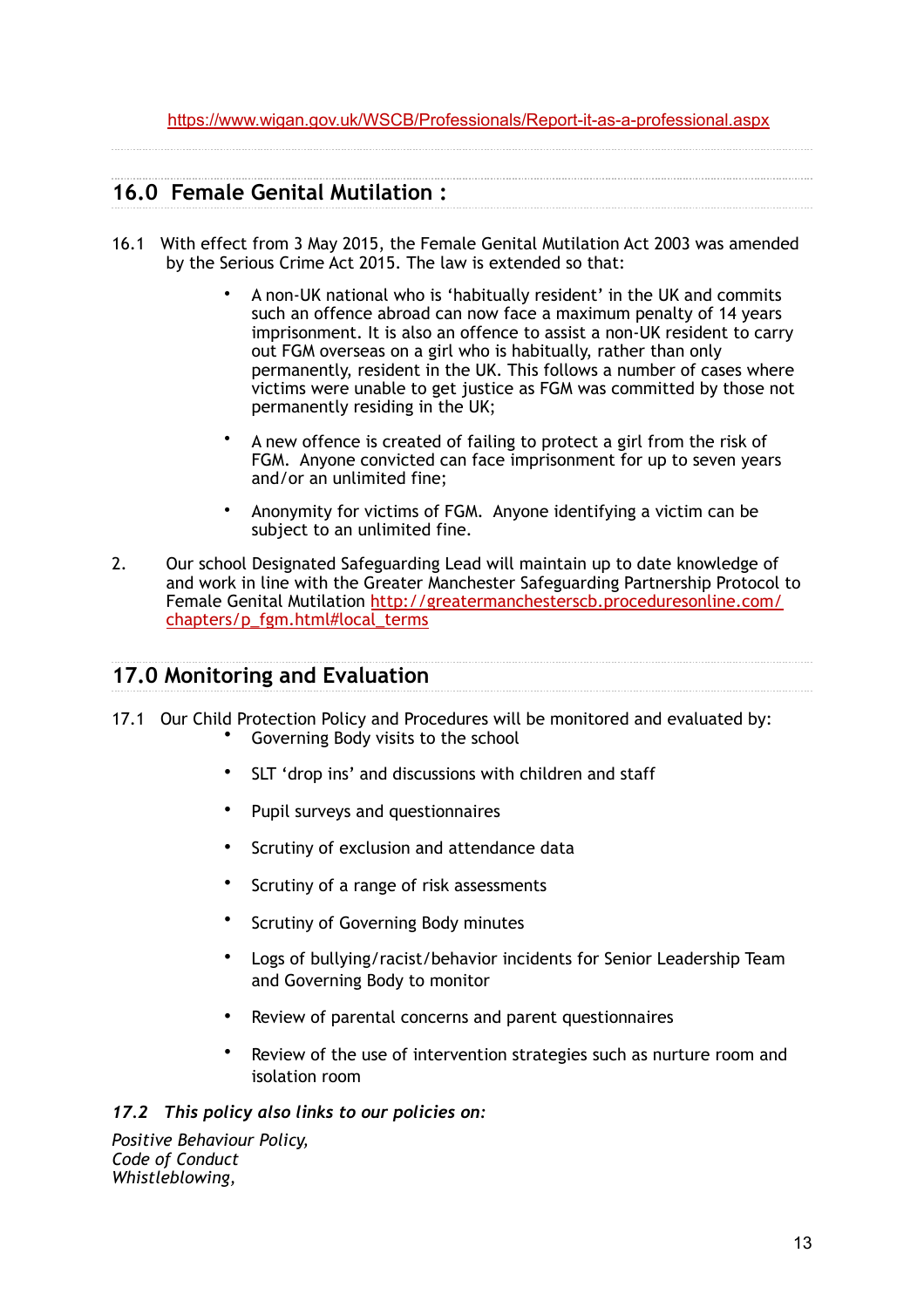*Anti-bullying, Health & Safety, Attendance, Curriculum PSHE Teaching and Learning Administration of medicines Drug Education Sex and Relationships Education ESafety, including staff use of mobile phones Risk Assessment Recruitment and Selection (Safer recruitment policy)*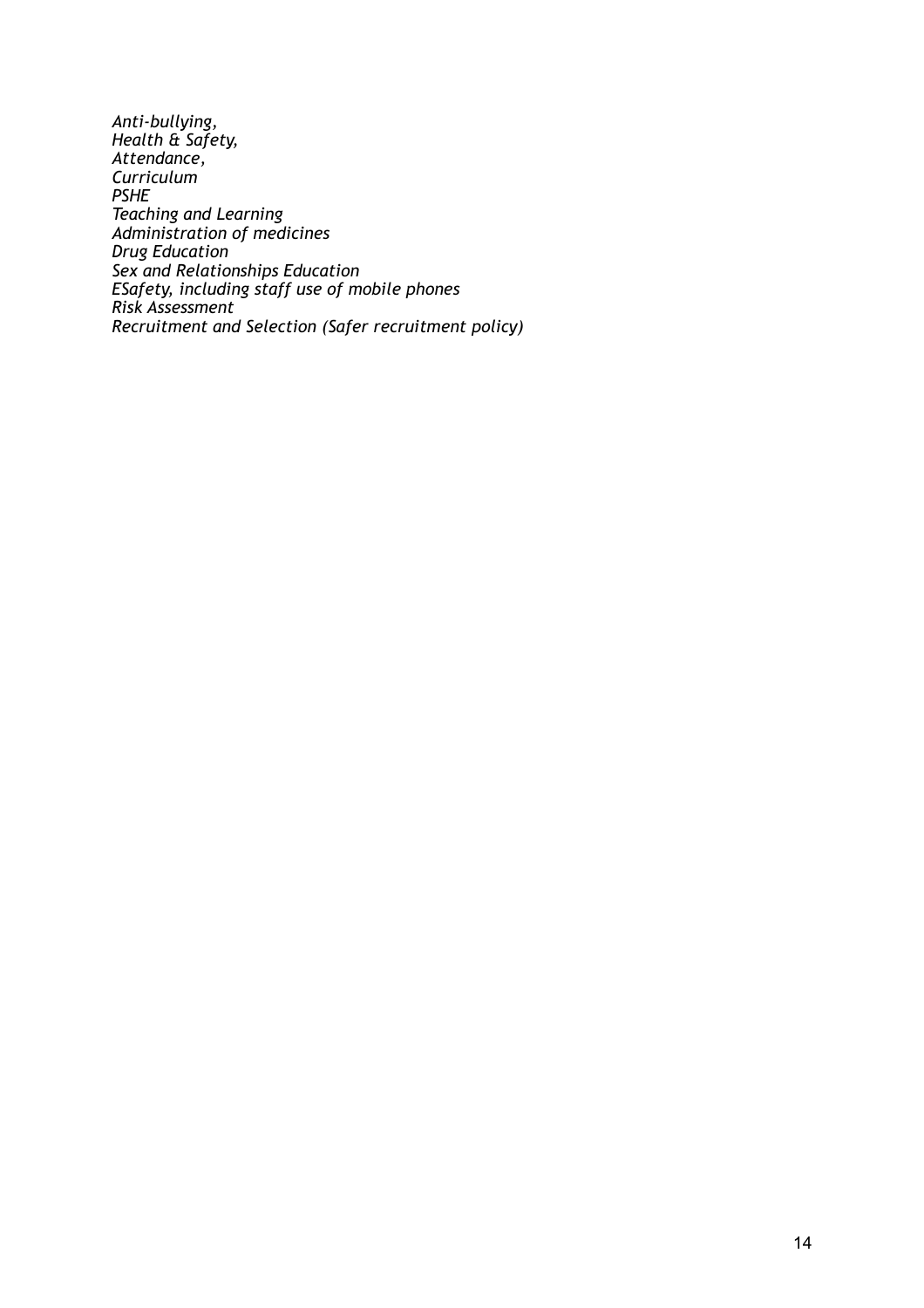## **Appendix one**

## Recognising signs of child abuse

### **Categories of Abuse:**

- Physical Abuse
- Emotional Abuse (including Domestic Abuse)
- Sexual Abuse
- Neglect

## **Signs of Abuse in Children:**

The following non-specific signs may indicate something is wrong:

- Significant change in behaviour
- Extreme anger or sadness
- Aggressive and attention-seeking behaviour
- Suspicious bruises with unsatisfactory explanations
- Lack of self-esteem
- Self-injury
- Depression
- Age inappropriate sexual behaviour
- Child Sexual Exploitation.

## **Risk Indicators**

The factors described in this section are frequently found in cases of child abuse. Their presence is not proof that abuse has occurred, but:

- Must be regarded as indicators of the possibility of significant harm
- Justifies the need for careful assessment and discussion with designated / named / lead person, manager, (or in the absence of all those individuals, an experienced colleague)
- May require consultation with and / or referral to Children's Services

The absence of such indicators does not mean that abuse or neglect has not occurred. It is important to note that abuse, neglect and safeguarding issues are rarely standalone events that can be covered by one definition or label. In most cases multiple issues will overlap with one another.

In an abusive relationship the child may: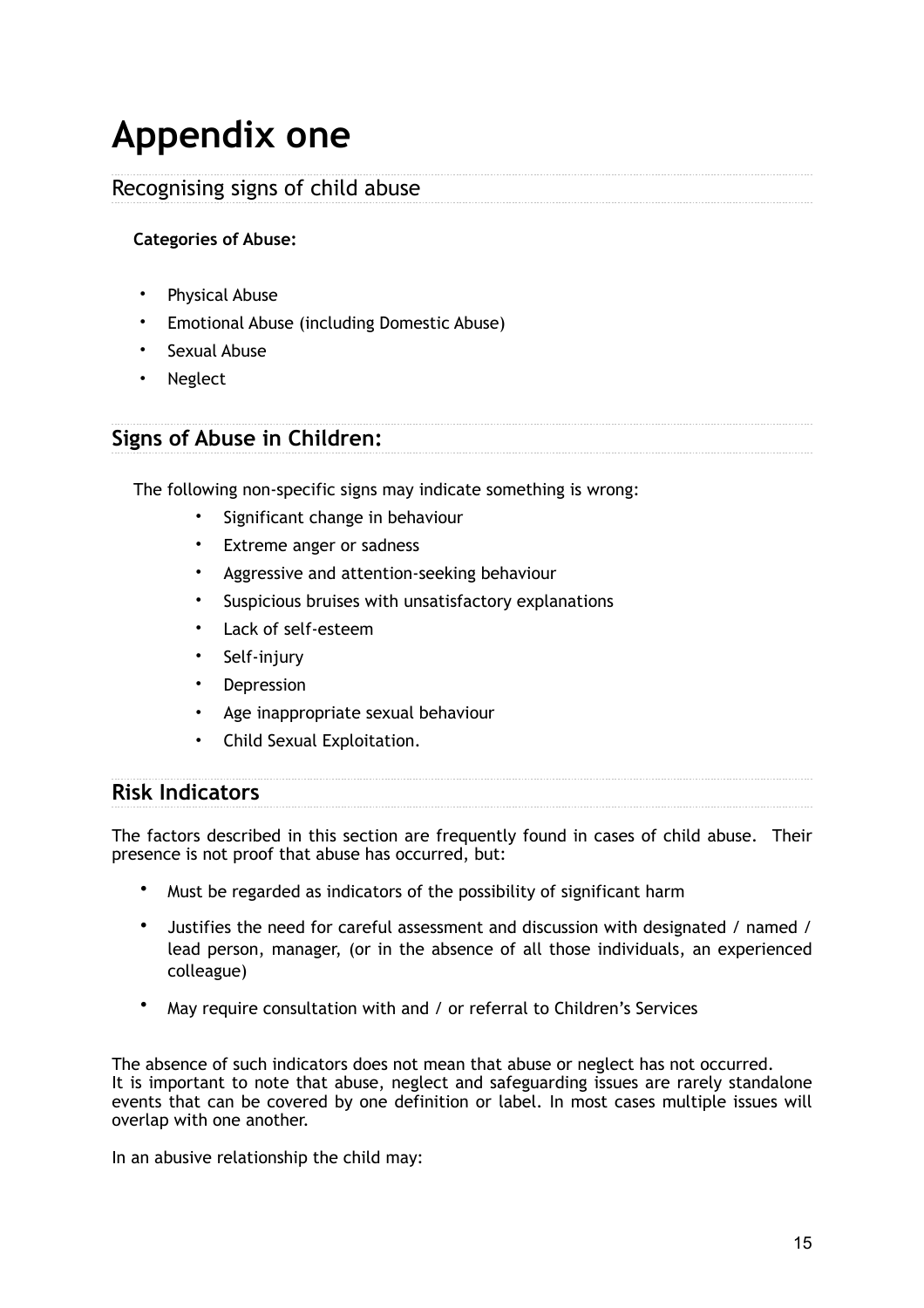- Appear frightened of the parent/s
- Act in a way that is inappropriate to her/his age and development (though full account needs to be taken of different patterns of development and different ethnic groups)

The parent or carer may:

- Persistently avoid child health promotion services and treatment of the child's episodic illnesses
- Have unrealistic expectations of the child
- Frequently complain about/to the child and may fail to provide attention or praise (high criticism/low warmth environment)
- Be absent or misusing substances
- Persistently refuse to allow access on home visits
- Be involved in domestic abuse

Staff should be aware of the potential risk to children when individuals, previously known or suspected to have abused children, move into the household.

#### **Recognising Physical Abuse**

The following are often regarded as indicators of concern:

- An explanation which is inconsistent with an injury
- Several different explanations provided for an injury
- Unexplained delay in seeking treatment
- The parents/carers are uninterested or undisturbed by an accident or injury
- Parents are absent without good reason when their child is presented for treatment
- Repeated presentation of minor injuries (which may represent a "cry for help" and if ignored could lead to a more serious injury)
- Family use of different doctors and A&E departments
- Reluctance to give information or mention previous injuries

#### **Bruising**

Children can have accidental bruising, but the following must be considered as non accidental unless there is evidence or an adequate explanation provided:

• Any bruising to a pre-crawling or pre-walking baby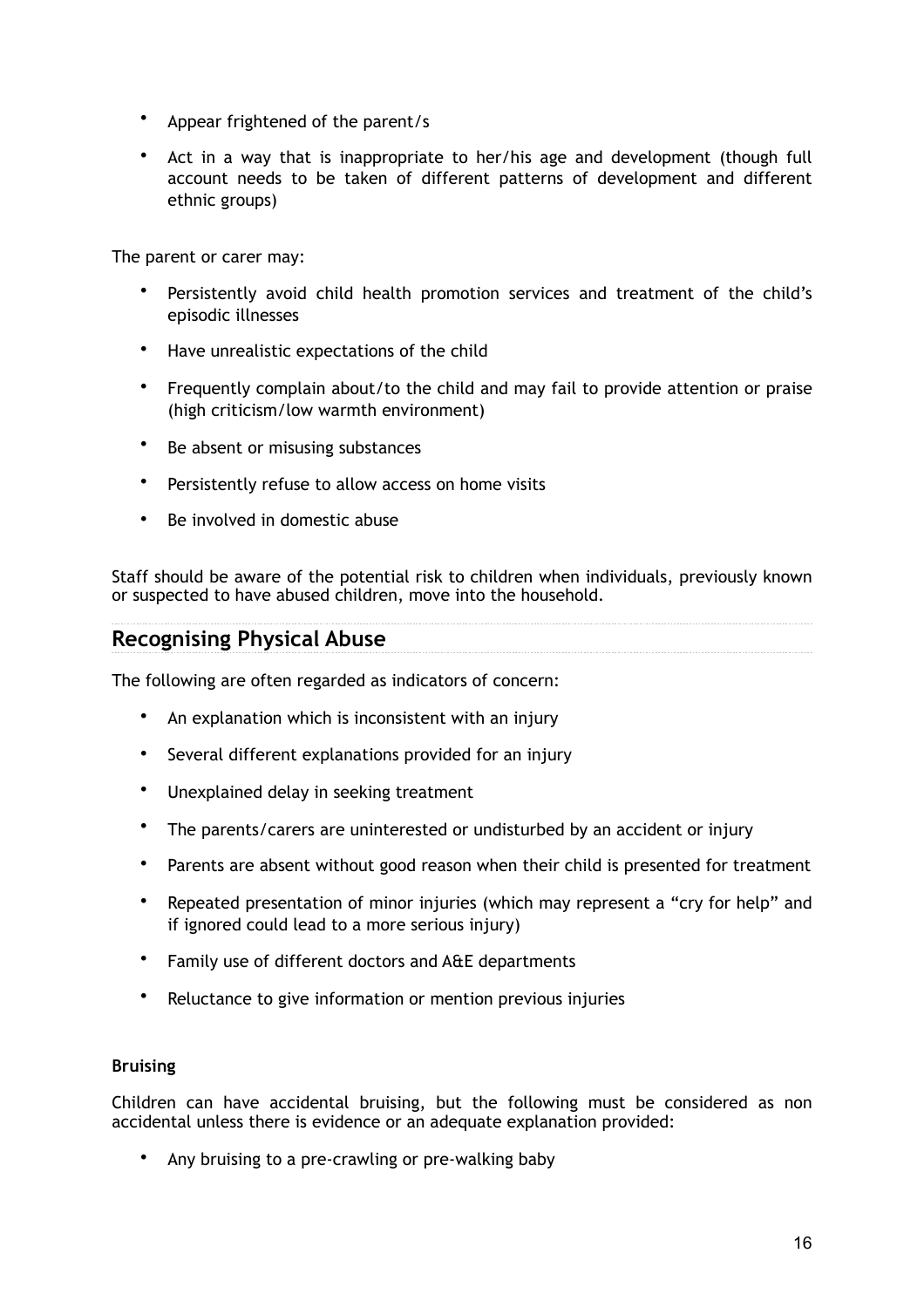- Bruising in or around the mouth, particularly in small babies which may indicate force feeding
- Two simultaneous bruised eyes, without bruising to the forehead, (rarely accidental, though a single bruised eye can be accidental or abusive)
- Repeated or multiple bruising on the head or on sites unlikely to be injured accidentally
- Variation in colour possibly indicating injuries caused at different times
- The outline of an object used e.g. belt marks, hand prints or a hair brush
- Bruising or tears around, or behind, the earlobe/s indicating injury by pulling or twisting
- Bruising around the face
- Grasp marks on small children
- Bruising on the arms, buttocks and thighs may be an indicator of sexual abuse

#### **Bite Marks**

Bite marks can leave clear impressions of the teeth. Human bite marks are oval or crescent shaped. Those over 3 cm in diameter are more likely to have been caused by an adult or older child.

A medical opinion should be sought where there is any doubt over the origin of the bite.

#### **Burns and Scalds**

It can be difficult to distinguish between accidental and non-accidental burns and scalds, and will always require experienced medical opinion. Any burn with a clear outline may be suspicious e.g.:

- Circular burns from cigarettes (but may be friction burns if along the bony protuberance of the spine)
- Linear burns from hot metal rods or electrical fire elements
- Burns of uniform depth over a large area
- Scalds that have a line indicating immersion or poured liquid (a child getting into hot water is his/her own accord will struggle to get out and cause splash marks)
- Old scars indicating previous burns/scalds which did not have appropriate treatment or adequate explanation

Scalds to the buttocks of a small child, particularly in the absence of burns to the feet, are indicative of dipping into a hot liquid or bath.

#### **Fractures**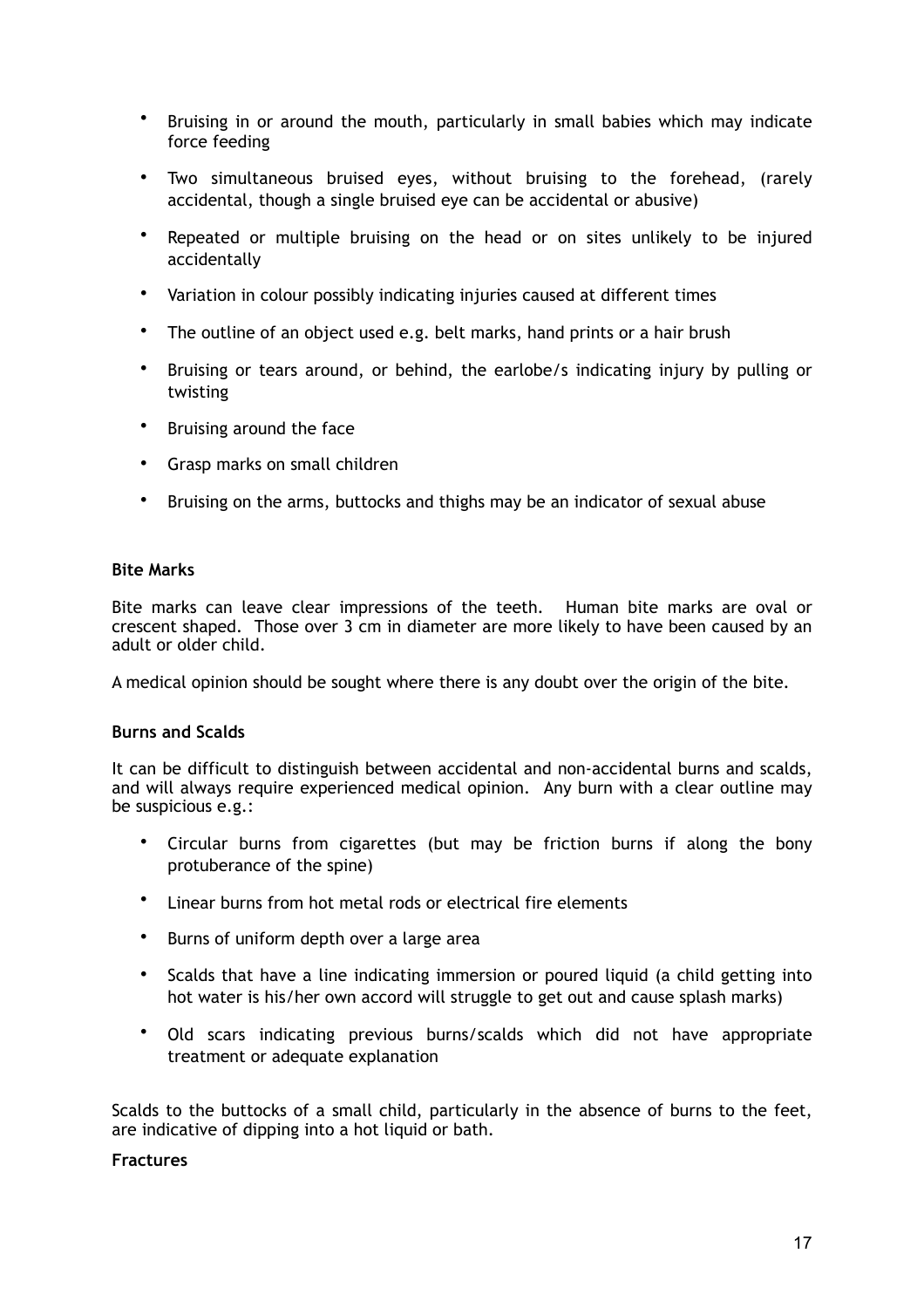Fractures may cause pain, swelling and discolouration over a bone or joint. Non-mobile children rarely sustain fractures.

There are grounds for concern if:

- The history provided is vague, non-existent or inconsistent with the fracture type
- There are associated old fractures
- Medical attention is sought after a period of delay when the fracture has caused symptoms such as swelling, pain or loss of movement
- There is an unexplained fracture in the first year of life

#### **Scars**

A large number of scars or scars of different sizes or ages, or on different parts of the body, may suggest abuse.

#### **Recognising Emotional Abuse**

Emotional abuse may be difficult to recognise, as the signs are usually behavioural rather than physical. The manifestations of emotional abuse might also indicate the presence of other kinds of abuse.

The indicators of emotional abuse are often also associated with other forms of abuse. The following may be indicators of emotional abuse:

- Developmental delay
- Abnormal attachment between a child and parent/carer e.g. anxious, indiscriminate or not attachment
- Indiscriminate attachment or failure to attach
- Aggressive behaviour towards others
- Scapegoated within the family
- Frozen watchfulness, particularly in pre-school children
- Low self esteem and lack of confidence
- Withdrawn or seen as a "loner" difficulty relating to others

#### **Recognising Neglect**

Evidence of neglect is built up over a period of time and can cover different aspects of parenting. Indicators include:

• Failure by parents or carers to meet the basic essential needs e.g. adequate food, clothes, warmth, hygiene and medical care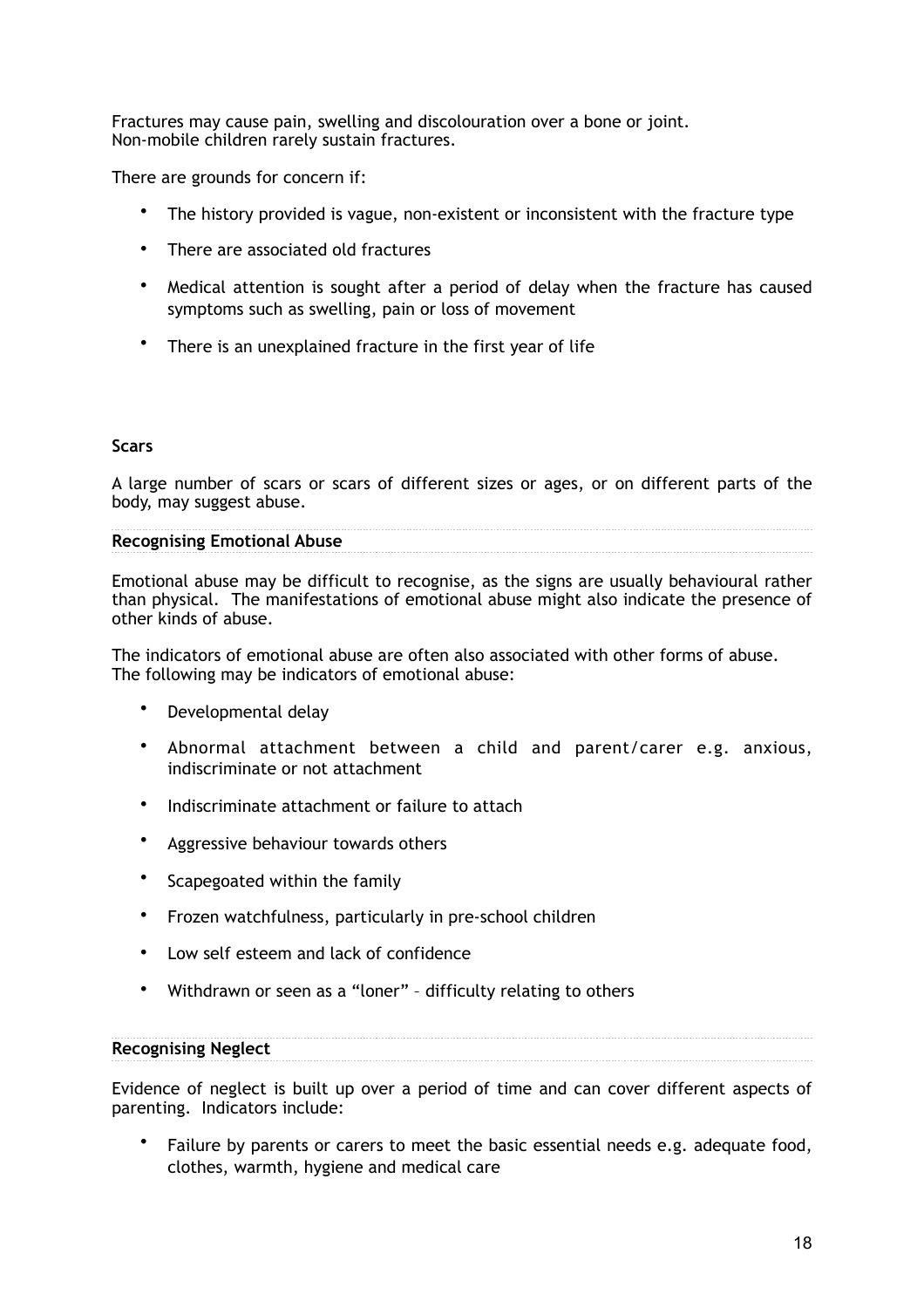- A child seen to be listless, apathetic and irresponsive with no apparent medical cause
- Failure of child to grow within normal expected pattern, with accompanying weight loss
- Child thrives away from home environment
- Child frequently absent from school
- Child left with adults who are intoxicated or violent
- Child abandoned or left alone for excessive periods

#### **Recognising Signs of Sexual Abuse**

Boys and girls of all ages may be sexually abused and are frequently scared to say anything due to guilt and/or fear. This is particularly difficult for a child to talk about and full account should be taken of the cultural sensitivities of any individual child/family. Recognition can be difficult, unless the child discloses and is believed. There may be no physical signs and indications are likely to be emotional/behavioural.

Some behavioural indicators associated with this form of abuse are:

- Inappropriate sexualised conduct
- Sexually explicit behaviour, play or conversation, inappropriate to the child's age
- Continual and inappropriate or excessive masturbation
- Self-harm (including eating disorder), self mutilation and suicide attempts
- Involvement in prostitution or indiscriminate choice of sexual partners
- An anxious unwillingness to remove clothes e.g. for sports events (but this may be related to cultural norms or physical difficulties)

Some physical indicators associated with this form of abuse are:

- Pain or itching of genital area
- Blood on underclothes
- Pregnancy in a younger girl where the identity of the father is not disclosed
- Physical symptoms such as injuries to the genital or anal area, bruising to buttocks, abdomen and thighs, sexually transmitted disease, presence of semen on vagina, anus, external genitalia or clothing

#### **Sexual Abuse by Young People**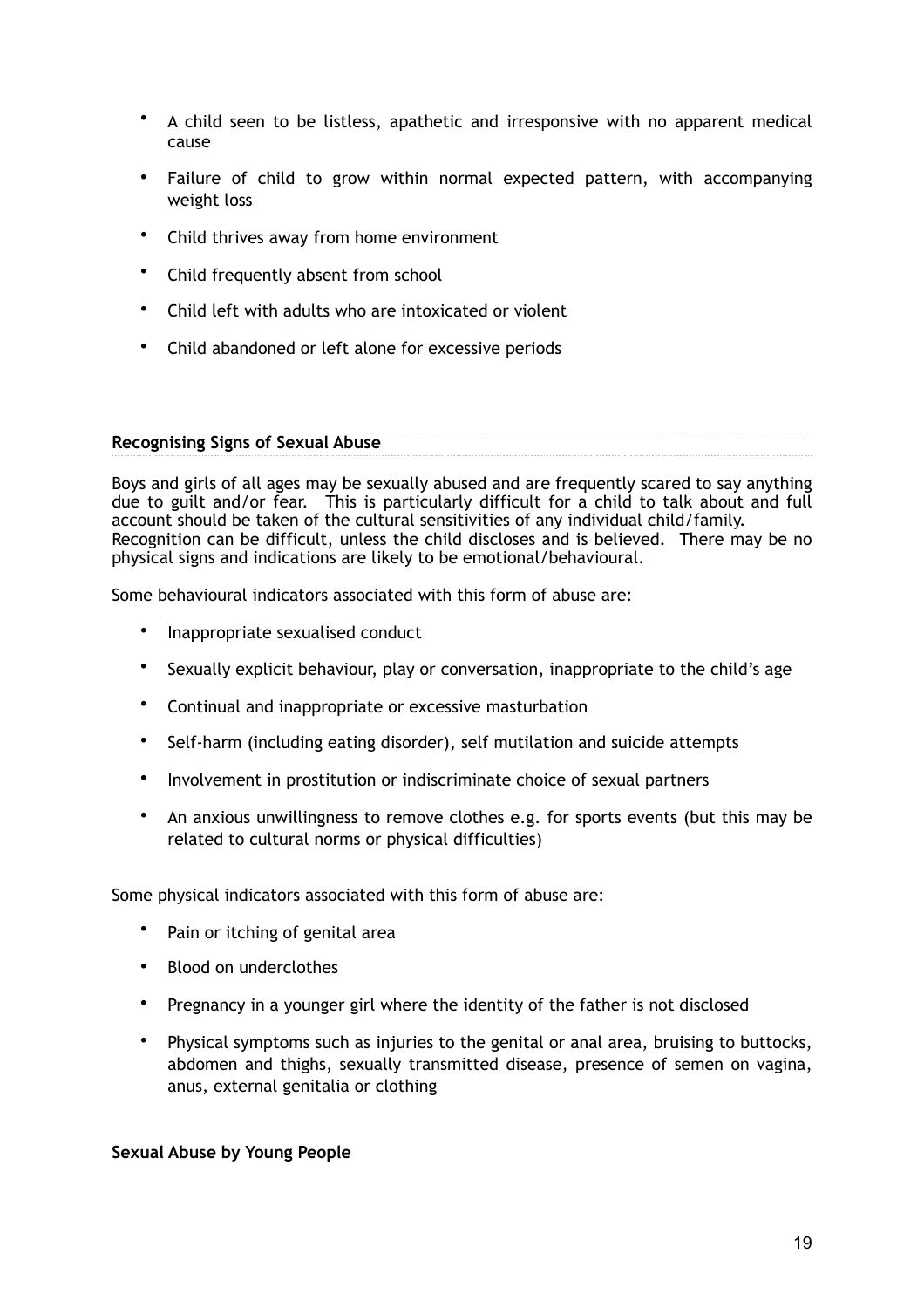The boundary between what is abusive and what is part of normal childhood or youthful experimentation can be blurred. The determination of whether behaviour is developmental, inappropriate or abusive will hinge around the related concepts of true consent, power imbalance and exploitation. This may include children and young people who exhibit a range of sexually problematic behaviour such as indecent exposure, obscene telephone calls, fetishism, bestiality and sexual abuse against adults, peers or children.

**Developmental Sexual Activity** encompasses those actions that are to be expected from children and young people as they move from infancy through to an adult understanding of their physical, emotional and behavioural relationships with each other. Such sexual activity is essentially information gathering and experience testing. It is characterised by mutuality and of the seeking of consent.

**Inappropriate Sexual Behaviour** can be inappropriate socially, in appropriate to development, or both. In considering whether behaviour fits into this category, it is important to consider what negative effects it has on any of the parties involved and what concerns it raises about a child or young person. It should be recognised that some actions may be motivated by information seeking, but still cause significant upset, confusion, worry, physical damage, etc. It may also be that the behaviour is "acting out" which may derive from other sexual situations to which the child or young person has been exposed.

If an act appears to have been inappropriate, there may still be a need for some form of behaviour management or intervention. For some children, educative inputs may be enough to address the behaviour.

Abusive sexual activity included any behaviour involving coercion, threats, aggression together with secrecy, or where one participant relies on an unequal power base.

#### **Assessment**

In order to more fully determine the nature of the incident the following factors should be given consideration. The presence of exploitation in terms of:

- **Equality**  consider differentials of physical, cognitive and emotional development, power and control and authority, passive and assertive tendencies
- **Consent** agreement including all the following:
	- o Understanding that is proposed based on age, maturity, development level, functioning and experience
	- o Knowledge of society's standards for what is being proposed
	- o Awareness of potential consequences and alternatives
	- $\circ$  Assumption that agreements or disagreements will be respected equally
	- o Voluntary decision
	- o Mental competence
- **Coercion -** the young perpetrator who abuses may use techniques like bribing, manipulation and emotional threats of secondary gains and losses that is loss of love, friendship, etc. Some may use physical force, brutality or the threat of these regardless of victim resistance.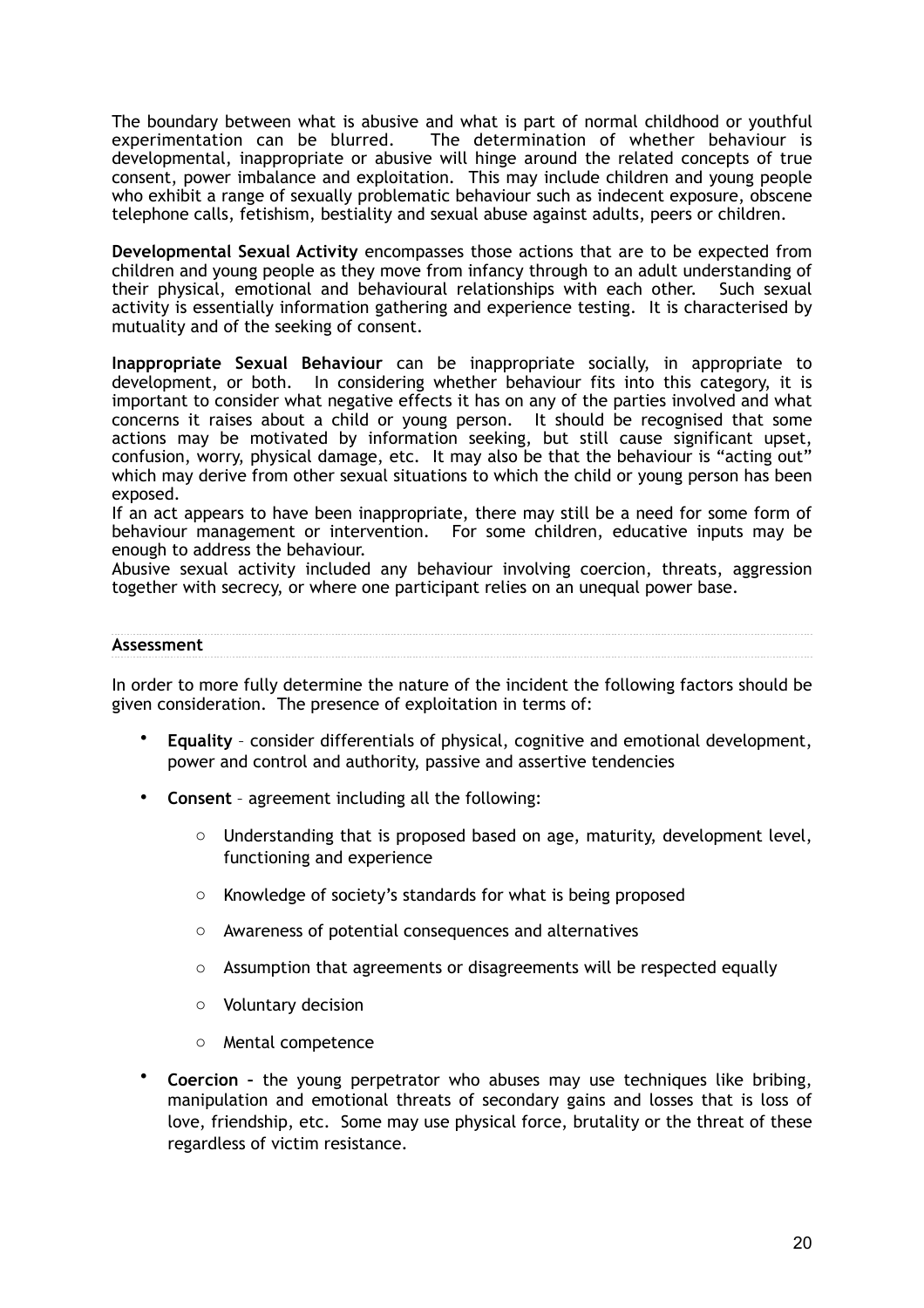In evaluating sexual behaviour of children and young people, the above information should be used only as a guide.

#### **Child Sexual Exploitation**

The following list of indicators is not exhaustive or definitive but it does highlight common signs which can assist professionals in identifying children or young people who may be victims of sexual exploitation.

#### Signs include:

- underage sexual activity
- inappropriate sexual or sexualised behaviour
- sexually risky behaviour, 'swapping' sex
- repeat sexually transmitted infections
- in girls, repeat pregnancy, abortions, miscarriage
- receiving unexplained gifts or gifts from unknown sources
- having multiple mobile phones and worrying about losing contact via mobile
- having unaffordable new things (clothes, mobile) or expensive habits (alcohol, drugs)
- changes in the way they dress
- going to hotels or other unusual locations to meet friends
- seen at known places of concern
- moving around the country, appearing in new towns or cities, not knowing where they are
- getting in/out of different cars driven by unknown adults
- having older boyfriends or girlfriends
- contact with known perpetrators
- involved in abusive relationships, intimidated and fearful of certain people or situations
- hanging out with groups of older people, or anti-social groups, or with other vulnerable peers
- associating with other young people involved in sexual exploitation
- recruiting other young people to exploitative situations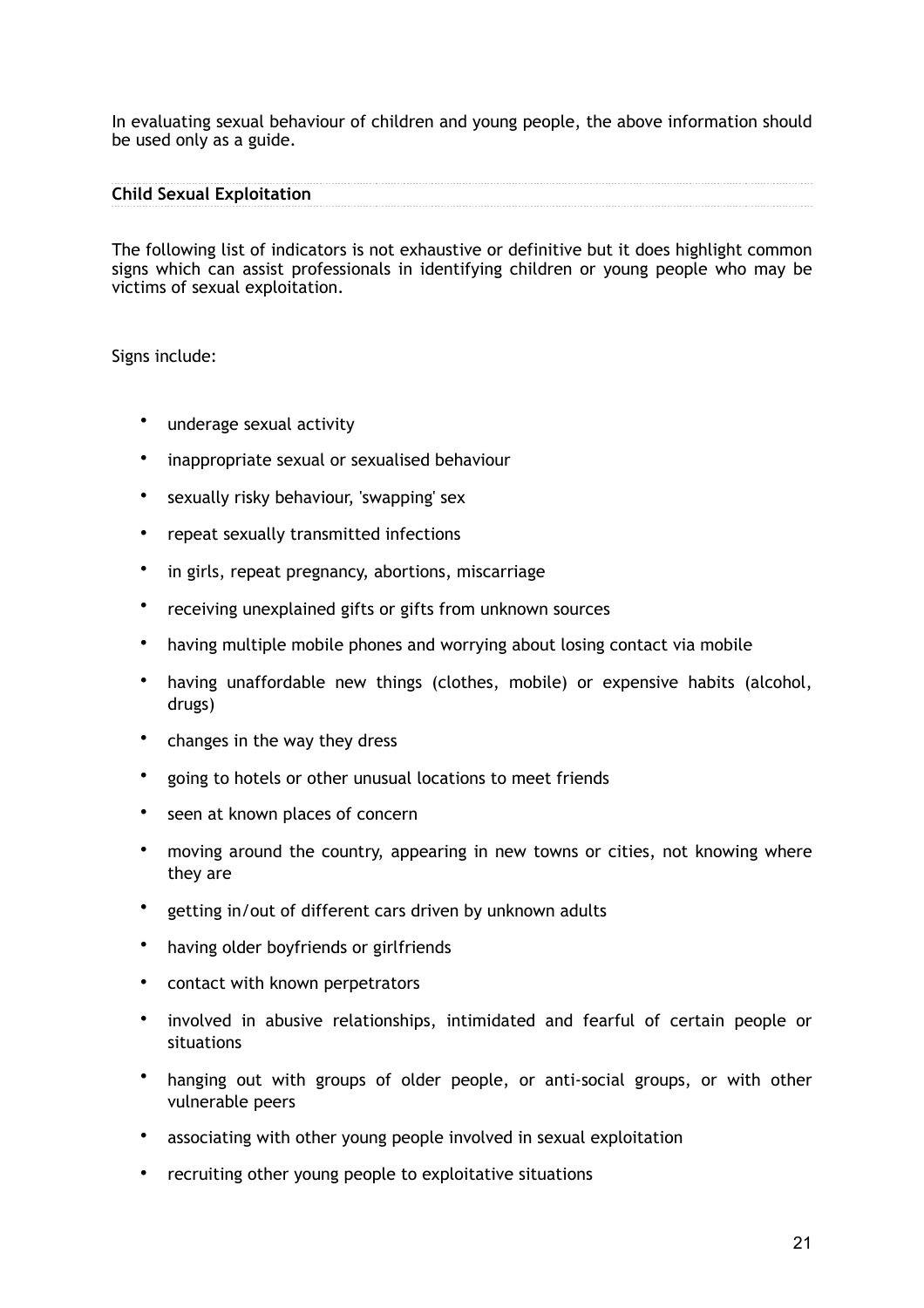- truancy, exclusion, disengagement with school, opting out of education altogether
- unexplained changes in behaviour or personality (chaotic, aggressive, sexual)
- mood swings, volatile behaviour, emotional distress
- self-harming, suicidal thoughts, suicide attempts, overdosing, eating disorders
- drug or alcohol misuse
- getting involved in crime
- police involvement, police records
- involved in gangs, gang fights, gang membership
- injuries from physical assault, physical restraint, sexual assault.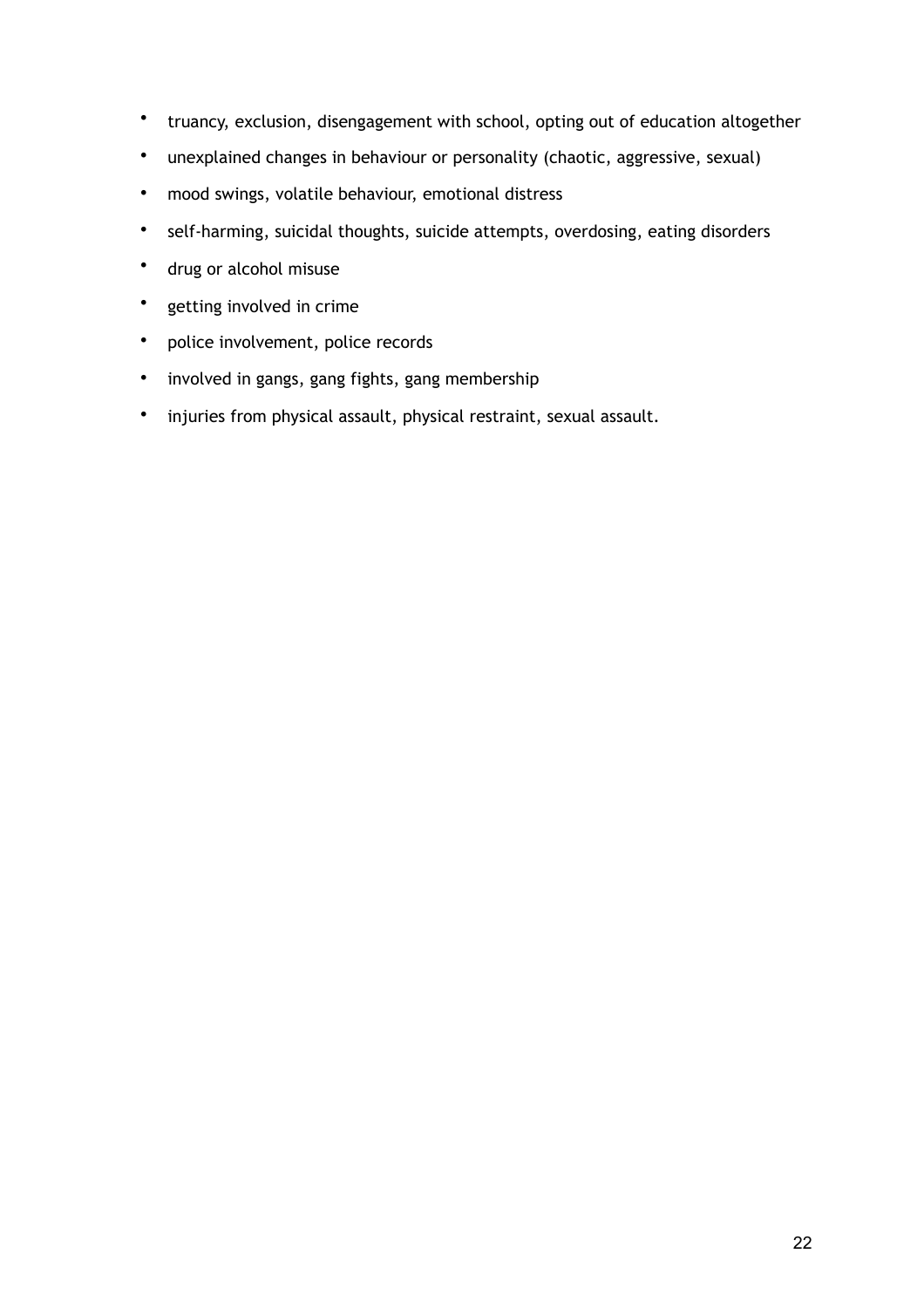## **Appendix two**

#### **Forced Marriage (FM)**

This is an entirely separate issue from arranged marriage. It is a human rights abuse and falls within the Crown Prosecution Service definition of domestic violence. Young men and women can be at risk in affected ethnic groups. Whistle-blowing may come from younger siblings. Other indicators may be detected by changes in adolescent behaviours. Never attempt to intervene directly as a school or through a third party.

#### **Female Genital Mutilation (FGM)**

It is essential that staff are aware of FGM practices and the need to look for signs, symptoms and other indicators of FGM.

#### What is FGM?

It involves procedures that intentionally alter/injure the female genital organs for nonmedical reasons.

#### **4 types of procedure:**

Type 1 Clitoridectomy – partial/total removal of clitoris

Type 2 Excision – partial/total removal of clitoris and labia minora

Type 3 Infibulation entrance to vagina is narrowed by repositioning the inner/outer labia

Type 4 all other procedures that may include: pricking, piercing, incising, cauterising and scraping the genital area.

#### **Why is it carried out?**

Belief that:

- FGM brings status/respect to the girl social acceptance for marriage
- Preserves a girl's virginity
- Part of being a woman / rite of passage
- Upholds family honour
- Cleanses and purifies the girl
- Gives a sense of belonging to the community
- Fulfils a religious requirement
- Perpetuates a custom/tradition
- Helps girls be clean / hygienic

\\FS01\Work\$\Admin Staff\lfrance\Documents\policies\Child Protection and Safeguarding\Safeguarding Child Protection Model Policy for Schools Sept 2017.docPage 23 of 25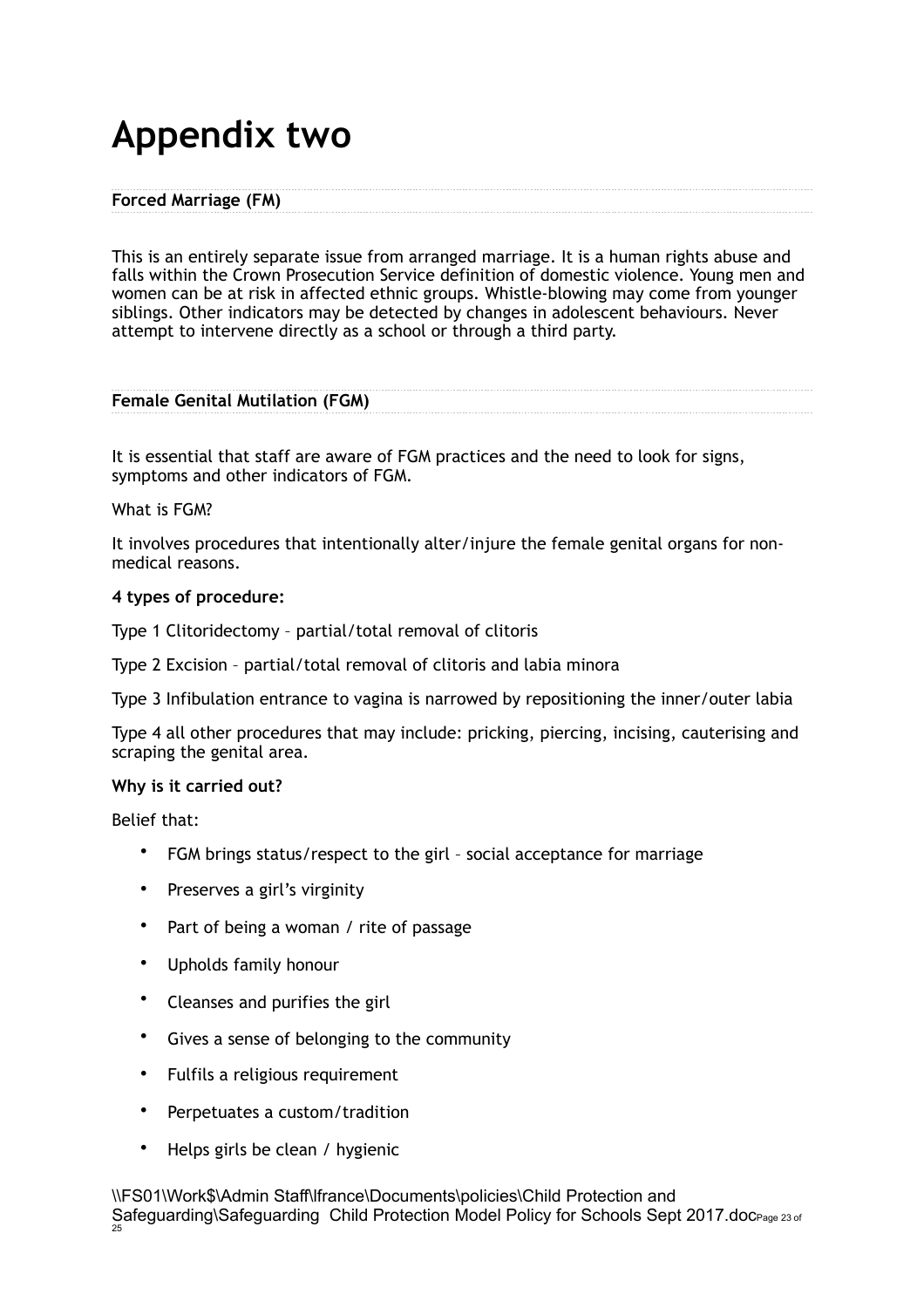- Is cosmetically desirable
- Mistakenly believed to make childbirth easier

#### Is FGM legal?

FGM is internationally recognised as a violation of human rights of girls and women. It is **illegal** in most countries including the UK.

Circumstances and occurrences that may point to FGM happening

- Child talking about getting ready for a special ceremony
- Family taking a long trip abroad
- Child's family being from one of the 'at risk' communities for FGM (Kenya, Somalia, Sudan, Sierra Leon, Egypt, Nigeria, Eritrea as well as non-African communities including Yemeni, Afghani, Kurdistan, Indonesia and Pakistan)
- Knowledge that the child's sibling has undergone FGM
- Child talks about going abroad to be 'cut' or to prepare for marriage

Signs that may indicate a child has undergone FGM:

- Prolonged absence from school and other activities
- Behaviour change on return from a holiday abroad, such as being withdrawn and appearing subdued
- Bladder or menstrual problems
- Finding it difficult to sit still and looking uncomfortable
- Complaining about pain between the legs
- Mentioning something somebody did to them that they are not allowed to talk about
- Secretive behaviour, including isolating themselves from the group
- Reluctance to take part in physical activity
- Repeated urinal tract infection
- Disclosure

#### The 'One Chance' rule

As with Forced Marriage there is the 'One Chance' rule. It is essential that settings / schools/colleges take action **without delay**.

\\FS01\Work\$\Admin Staff\lfrance\Documents\policies\Child Protection and Safeguarding\Safeguarding Child Protection Model Policy for Schools Sept 2017.docPage 24 of 25